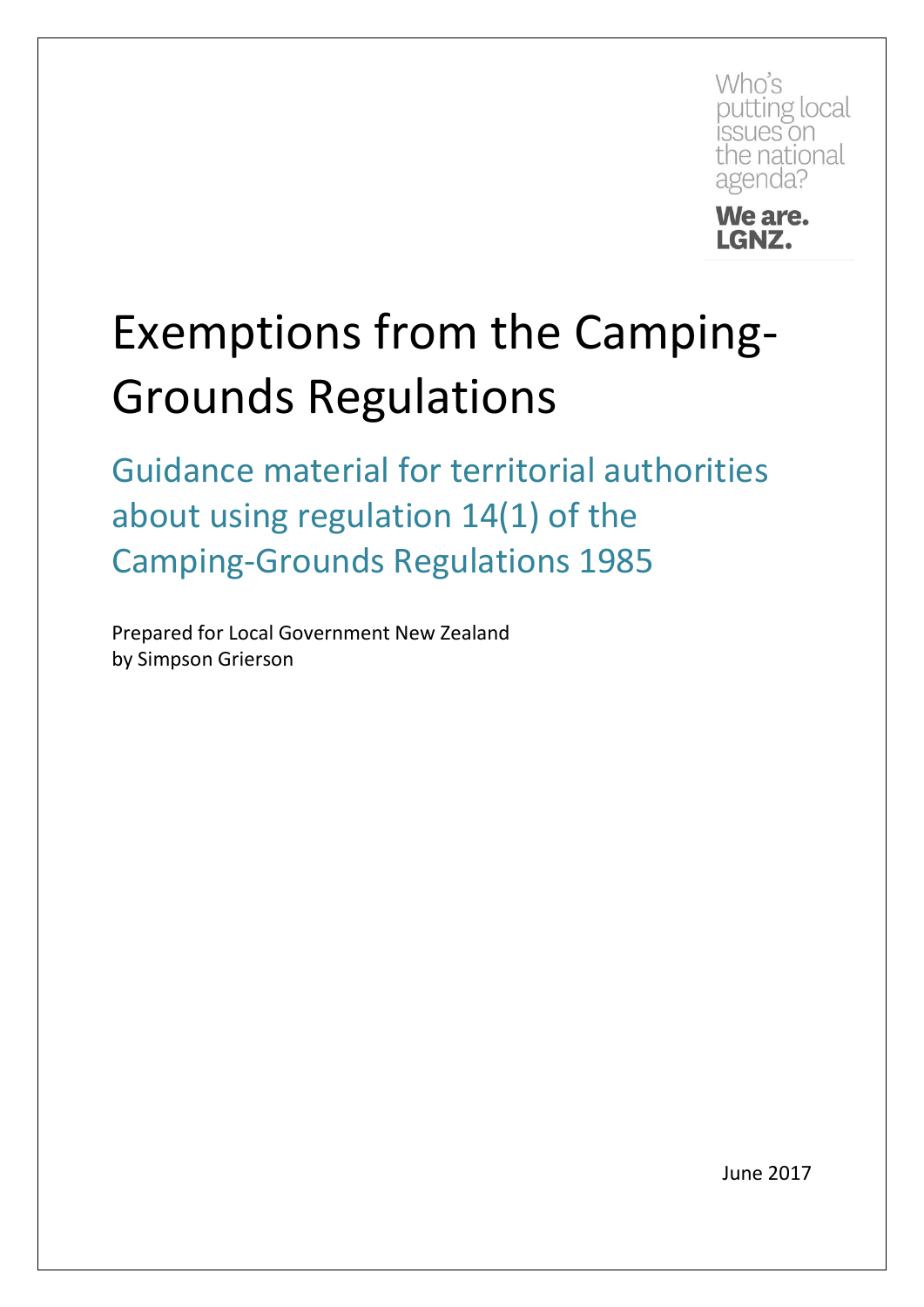

### **Disclaimer**

This document has been prepared for use by New Zealand territorial authorities only; it is not intended to be relied on by other organisations or members of the public. The guidance provides general information only, and does not constitute legal advice and should not be treated as such. Territorial authorities may wish to obtain their own legal advice, as they see fit.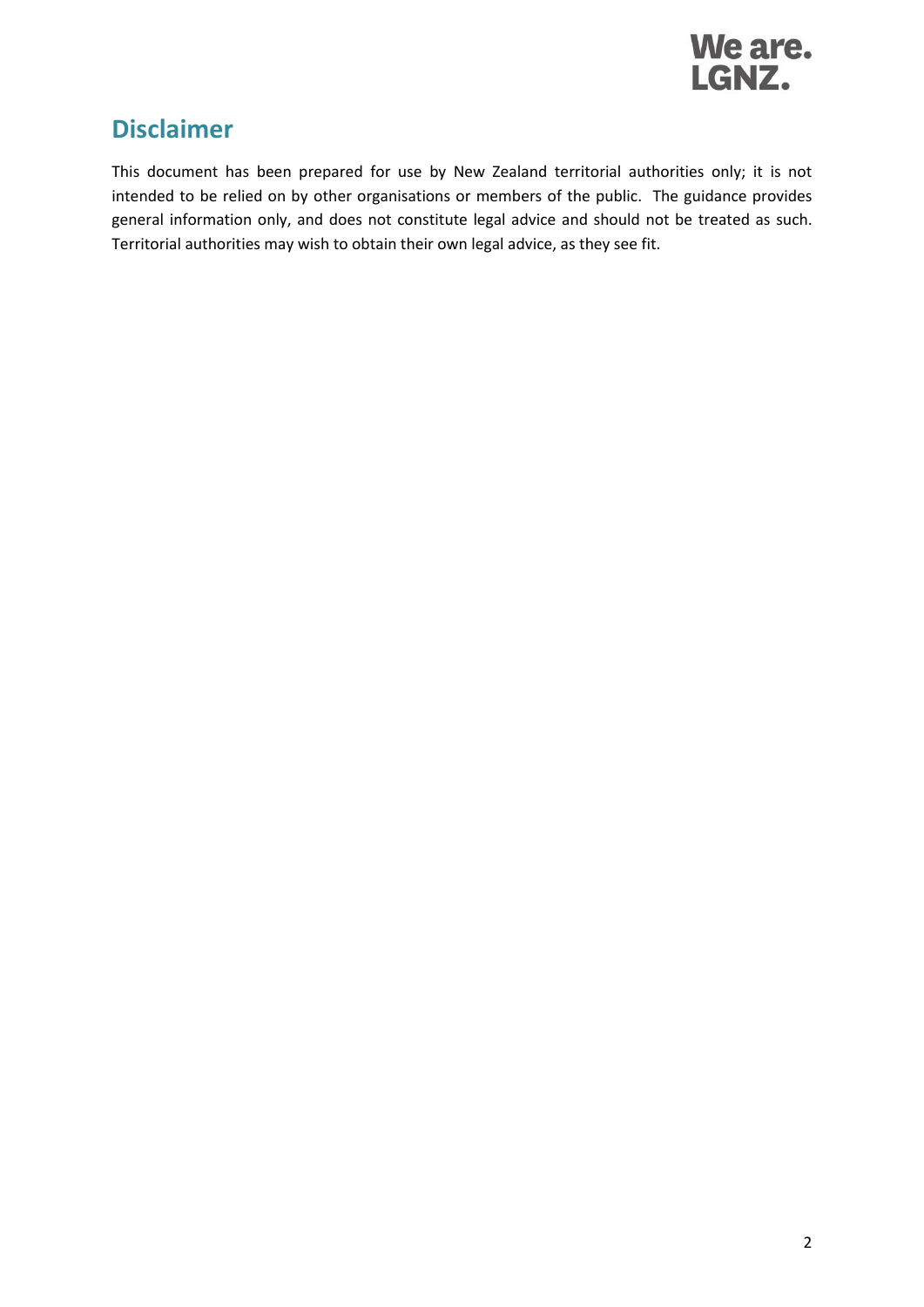

## **Foreword**

Local Government New Zealand (**LGNZ**) commissioned this guidance material from Simpson Grierson after members raised issues about the Camping-Grounds Regulations 1985 (**Regulations**). Some members were concerned that the Regulations may impose practical barriers to private land owners providing low-cost camping grounds, which could alleviate the pressures on some public spaces arising from high numbers of freedom campers.

There is, however, provision in the Regulations for exemptions to be given from many of the requirements applying to camping grounds and operators. Specifically, regulation 14(1) enables territorial authorities to grant exemptions from the Regulations where satisfied that compliance with the Regulations creates undue hardship for the operator.

This guidance material examines the exemption power in regulation 14(1), and provides practical suggestions for territorial authorities about its use. The first section provides some general information about the Regulations. The second and third sections deal with the application process and the grant of a certificate of exemption. The fourth section sets out some examples of possible uses of exemptions. Templates forms, which territorial authorities can develop for their own use, are attached as appendices.

LGNZ and Simpson Grierson wish to acknowledge the assistance provided by the New Zealand Motor Caravan Association, a preferred partner of LGNZ, in helping fund this guidance material.

Malcolm Alexander Chief Executive Local Government New Zealand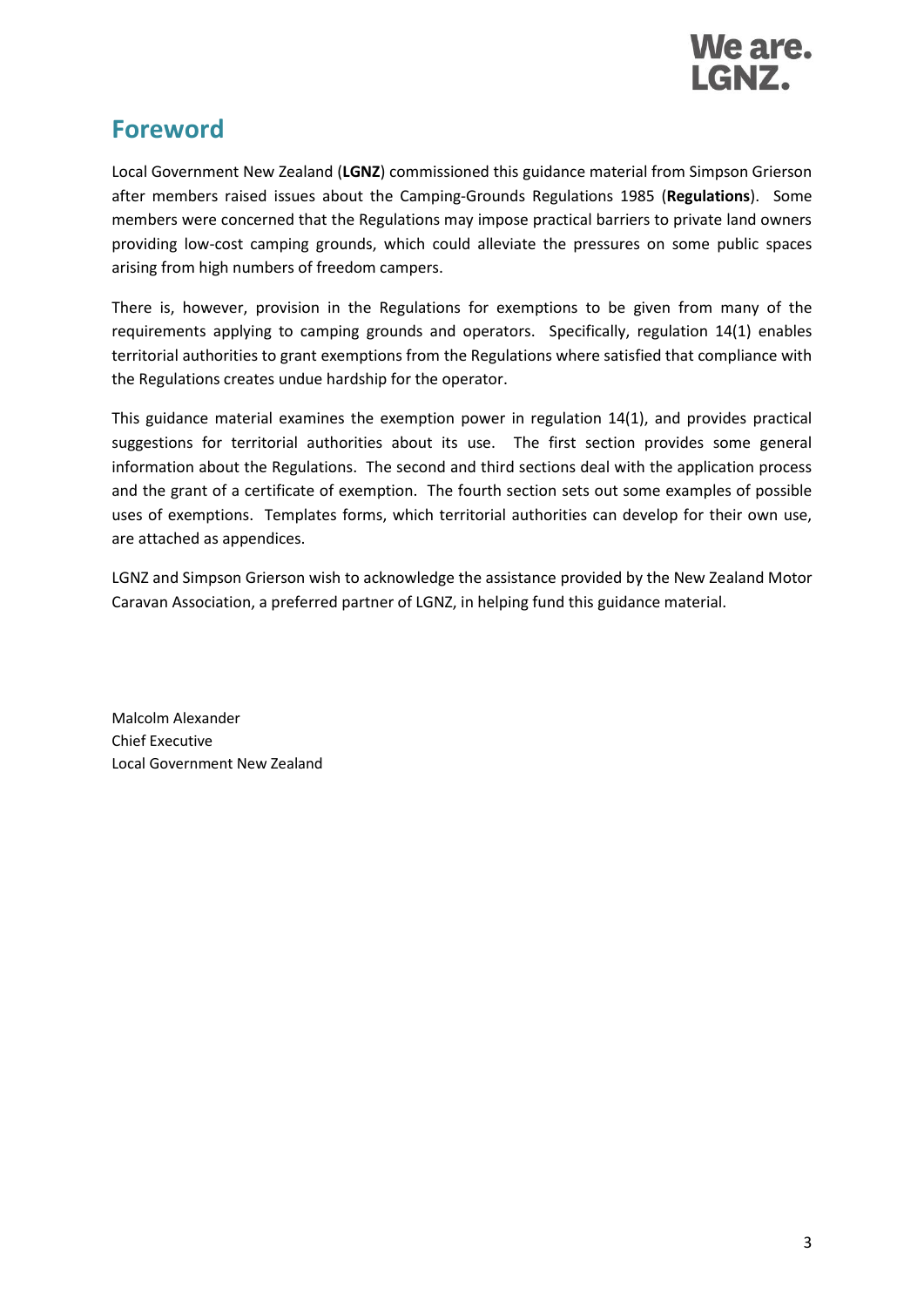# We are.<br>LGNZ.

## **Contents**

| <b>Camping-Grounds Regulations and exemption powers</b>                   | 6  |
|---------------------------------------------------------------------------|----|
| A quick overview of the Camping-Grounds Regulations                       | 6  |
| Regulations apply only where campers pay, and not to freedom camping      | 6  |
| The three exemption powers in regulation 14                               | 7  |
| Exemptions do not relieve operators from complying with other legislation | 8  |
| Government's explanatory commentary on Regulations                        | 8  |
| Territorial authorities' policies or guidance on exemptions               | 9  |
| <b>Applications for exemption</b>                                         | 10 |
| Overview of matters to include in applications for exemption              | 10 |
| Need to correctly identify applicant                                      | 10 |
| Applicant should provide details for contact person                       | 11 |
| Applicant must clearly identify camping ground                            | 11 |
| Requirements that applicant can be exempted from                          | 11 |
| Applicant to identify whether full or partial exemptions                  | 13 |
| Applicant must demonstrate undue hardship                                 | 14 |
| Territorial authority to balance undue hardship against public health     | 15 |
| Template for exemption application form                                   | 15 |
| Territorial authorities may charge fees for exemption applications        | 15 |
| <b>Granting exemptions</b>                                                | 17 |
| Territorial authority should set a timeframe for processing applications  | 17 |
| Territorial authority can seek further information from applicant         | 17 |
| Territorial authority's decision-making options and possible consultation | 18 |
| Matters to cover off in certificates of exemption                         | 18 |
| Imposing conditions                                                       | 19 |
| Template for certificate of exemption                                     | 19 |
| Renewing certificates of exemption                                        | 19 |
| Limited ability to alter or revoke certificates of exemption              | 20 |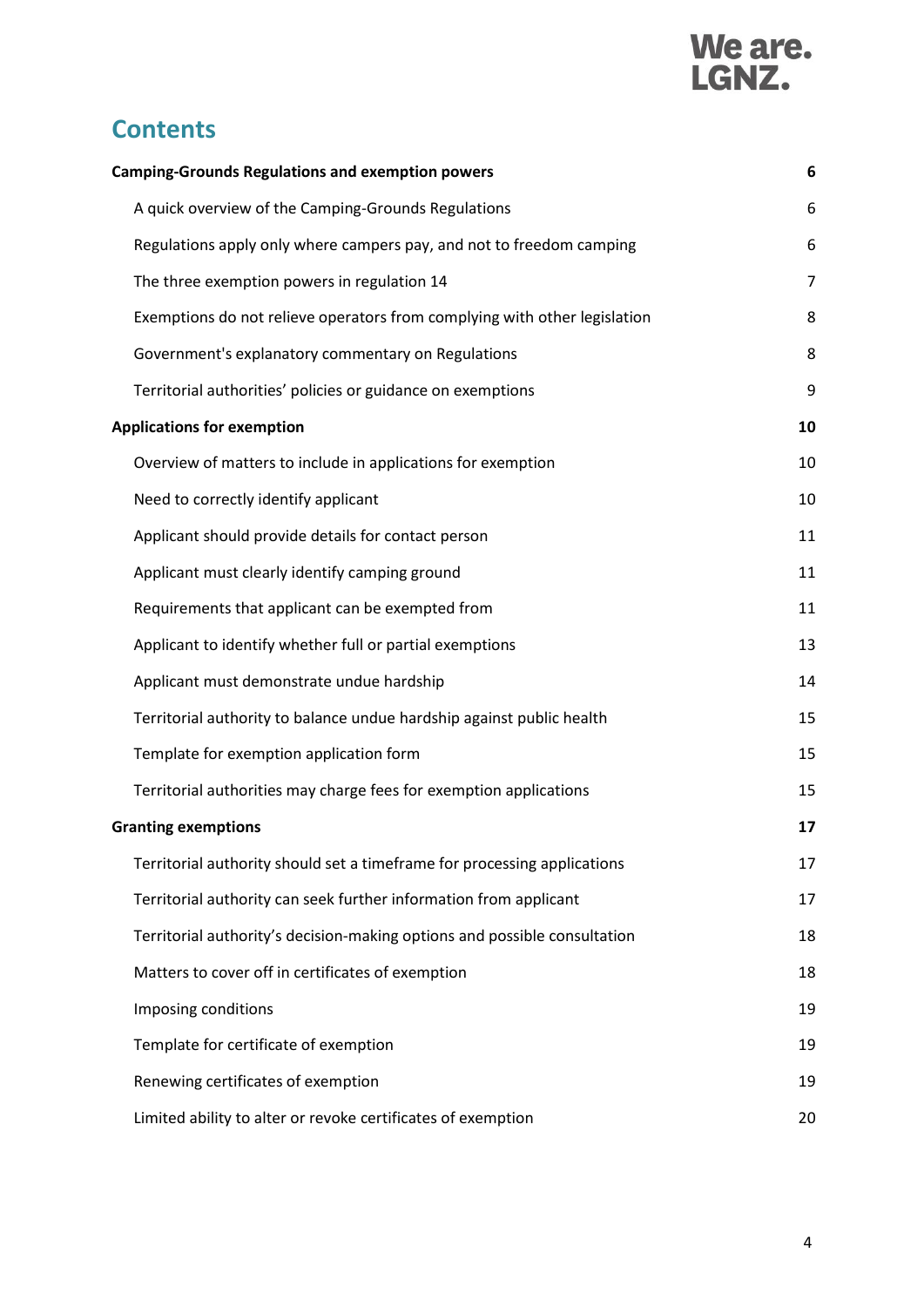# We are.<br>LGNZ.

| <b>Examples of exemptions</b>                                                                                                        |    |
|--------------------------------------------------------------------------------------------------------------------------------------|----|
| Example A: Operator of existing full-service camping ground needs more time to upgrade<br>particular facilities                      | 21 |
| Example B: Private land owner wants to operate a camping ground with limited facilities for<br>campers using self-contained vehicles | 22 |
| Example C: Private land owner wants to operate a camping ground with limited facilities for<br>campers using tents                   | 23 |
| <b>Appendix A: Application for exemption template</b>                                                                                | 26 |
| <b>Appendix B: Certificate of exemption template</b>                                                                                 | 27 |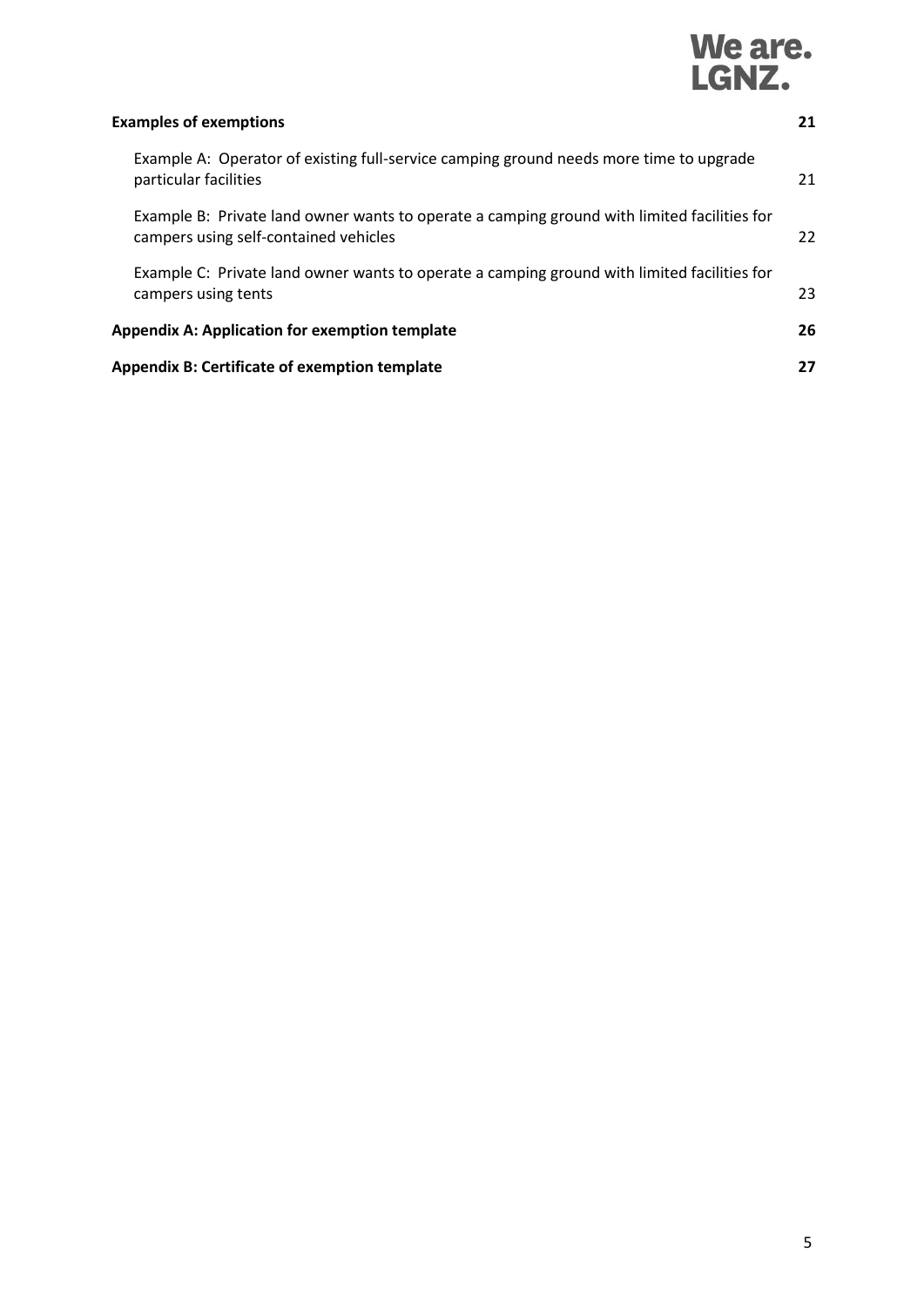

### <span id="page-5-0"></span>**Camping-Grounds Regulations and exemption powers**

The Camping-Grounds Regulations 1985 (**Regulations**) are the legislative mechanism that regulates camping grounds. This section provides an overview of the Regulations and discusses the circumstances in which they apply. It also canvasses the three exemption powers in regulation 14, focusing on the power in regulation 14(1). Finally, it outlines the explanatory commentary on the Regulations, available through the Ministry of Health.

#### <span id="page-5-1"></span>**A quick overview of the Camping-Grounds Regulations**

The Regulations impose numerous requirements on camping grounds and those who operate them. These requirements include the need to have camp plans and mark sites,<sup>1</sup> keep records,<sup>2</sup> and provide lighting and toilet, ablution, kitchen, and laundry facilities.<sup>3</sup> There are also obligations to keep camping grounds clean and facilities in good repair,<sup>4</sup> to dispose of waste,<sup>5</sup> and to safeguard against fire.<sup>6</sup>

Territorial authorities are tasked with enforcing the Regulations in their own districts, and with ensuring regular inspections are made of all camping grounds.<sup>7</sup>

The Regulations were made under section 120B of the Health Act 1956, signalling that their overall purpose is to promote and protect public health. There have been no significant amendments to the Regulations in the more than 30 years that they have been in operation.

#### <span id="page-5-2"></span>**Regulations apply only where campers pay, and not to freedom camping**

The Regulations apply only to camping grounds for which payment of some form of fee or reward is required in order to camp. The camping ground must be available to at least two camping parties (meaning a single group of campers in a residential backyard are not caught by the Regulations).

The requirement for campers to pay derives from section 120B(1) of the Health Act 1956, which permits regulations to provide for "the registration, licensing, and control of camping grounds carried on for fee or reward, and of persons carrying on camping grounds for such purpose", and also from the definition of "camping ground" in the Regulations:<sup>8</sup>

*"camping ground means any area of land used, or designed or intended to be used, for rent, hire, donation, or otherwise for reward, for the purposes of placing or erecting on the land temporary living places for occupation, by 2 or more families or parties (whether consisting of 1 or more persons), living independently of each other, whether or not such families or parties enjoy the use in common of entrances, water supplies, cookhouses, sanitary fixtures, or other premises and equipment"*

1

<sup>1</sup> Regulations 4 and 5, Camping-Grounds Regulations 1985.

<sup>2</sup> Regulation 10, Camping-Grounds Regulations 1985.

<sup>3</sup> Regulations 8 and 9 and Schedule, Camping-Grounds Regulations 1985.

<sup>4</sup> Regulation 9(1)(c) and (e), Camping-Grounds Regulations 1985.

<sup>5</sup> Regulation 9(1)(d), Camping-Grounds Regulations 1985.

<sup>6</sup> Regulation 9(1)(f), Camping-Grounds Regulations 1985. 7 Regulation 15, Camping-Grounds Regulations 1985.

<sup>8</sup> Regulation 2, Camping-Grounds Regulations 1985.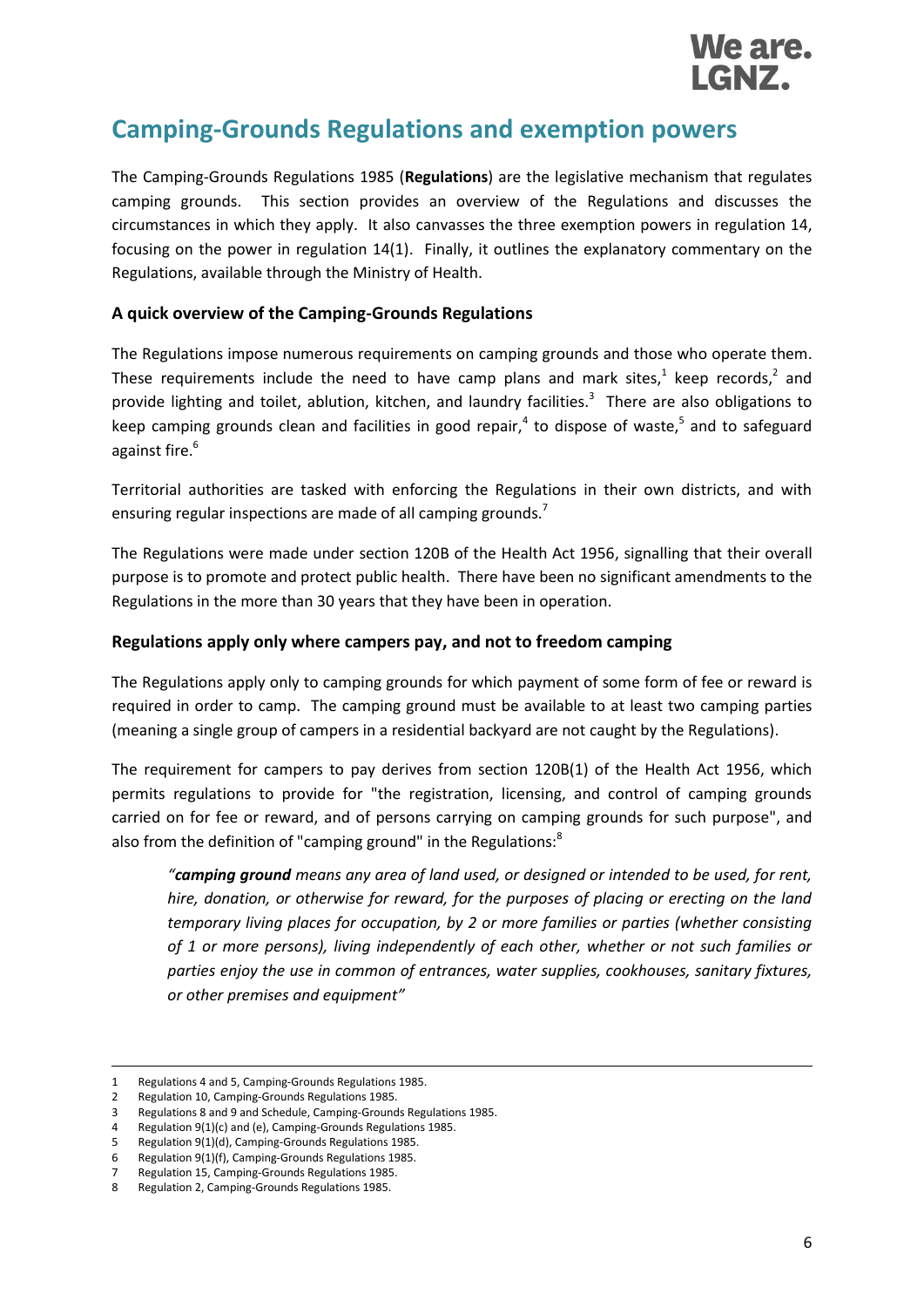

Freedom camping areas are not caught by the Regulations, given that no payment is made by campers for the use of an area in which to freedom camp. The definition of "freedom camp" in section 5 of the Freedom Camping Act 2011 specifically excludes camping "at a camping ground",<sup>9</sup> and defines a "camping ground" as one that is subject to a current certificate of registration under the Regulations and "any site at which a fee is payable for camping at the site".<sup>10</sup>

A new model for freedom camping is currently being promoted to some territorial authorities. It involves allowing freedom campers to camp in areas at no charge, but charging campers for any additional services and facilities (such as hot showers or kitchen facilities) that they might wish to use.<sup>11</sup> Provided the only fees being charged are for optional services and facilities and there is no fee payable for camping at the site, such a model may not be caught by the Regulations. Whether the Regulations apply will depend on all of the particular facts of the situation, and territorial authorities may wish to seek legal advice about particular camping proposals.

#### <span id="page-6-0"></span>**The three exemption powers in regulation 14**

Regulation 14 sets out territorial authorities' various powers to grant exemptions:

#### *14 Certificates of exemption*

- *(1) Where a local authority is satisfied that undue hardship would be caused by the application of [regulation 3](http://www.legislation.govt.nz/regulation/public/1985/0261/latest/link.aspx?search=ad_regulation__camping+grounds____25_an%40bn%40rc%40dn%40apub%40aloc%40apri%40apro%40aimp%40bgov%40bloc%40bpri%40bmem%40rpub%40rimp_rc%40ainf%40anif%40bcur%40rinf%40rnif_a_aw_se&p=1&id=DLM103355#DLM103355) to any camping ground, it may grant the operator a certificate of exemption from such requirements of that regulation as it specifies in that certificate.*
- *(2) Where a local authority is satisfied that undue hardship would be caused by the application of [regulation 13](http://www.legislation.govt.nz/regulation/public/1985/0261/latest/link.aspx?search=ad_regulation__camping+grounds____25_an%40bn%40rc%40dn%40apub%40aloc%40apri%40apro%40aimp%40bgov%40bloc%40bpri%40bmem%40rpub%40rimp_rc%40ainf%40anif%40bcur%40rinf%40rnif_a_aw_se&p=1&id=DLM103369#DLM103369) to any relocatable home, it may grant the owner a certificate of exemption from such requirements of that regulation as it specifies in that certificate.*
- *(3) A local authority may grant the operator of a remote camp site a certificate of exemption from such requirements of these regulations as it specifies in that certificate.*

This guidance material is focused on the exemption power in regulation 14(1). This power allows a territorial authority to grant exemptions to camping ground operators from any requirements in the Regulations where the territorial authority is satisfied that the need to comply with such requirements would cause undue hardship to the operator.

This interpretation of regulation 14(1) is not necessarily immediately apparent from the text in regulation 14(1). It relies on reading regulation 3(2) (regulation 3 is referred to in regulation 14(1)) as an obligation on operators to comply with all requirements in the Regulations. The interpretation is consistent with the clear purpose of regulation 14(1), which is to give relief to operators where undue hardship exists.

-

<sup>9</sup> Section 5(1), Freedom Camping Act 2011.

<sup>10</sup> Section 5(3), Freedom Camping Act 2011.

<sup>11</sup> See[: http://www.stuff.co.nz/travel/news/90250056/kiwicamp-concept-aims-to-solve-freedom-camping-problem](http://www.stuff.co.nz/travel/news/90250056/kiwicamp-concept-aims-to-solve-freedom-camping-problem)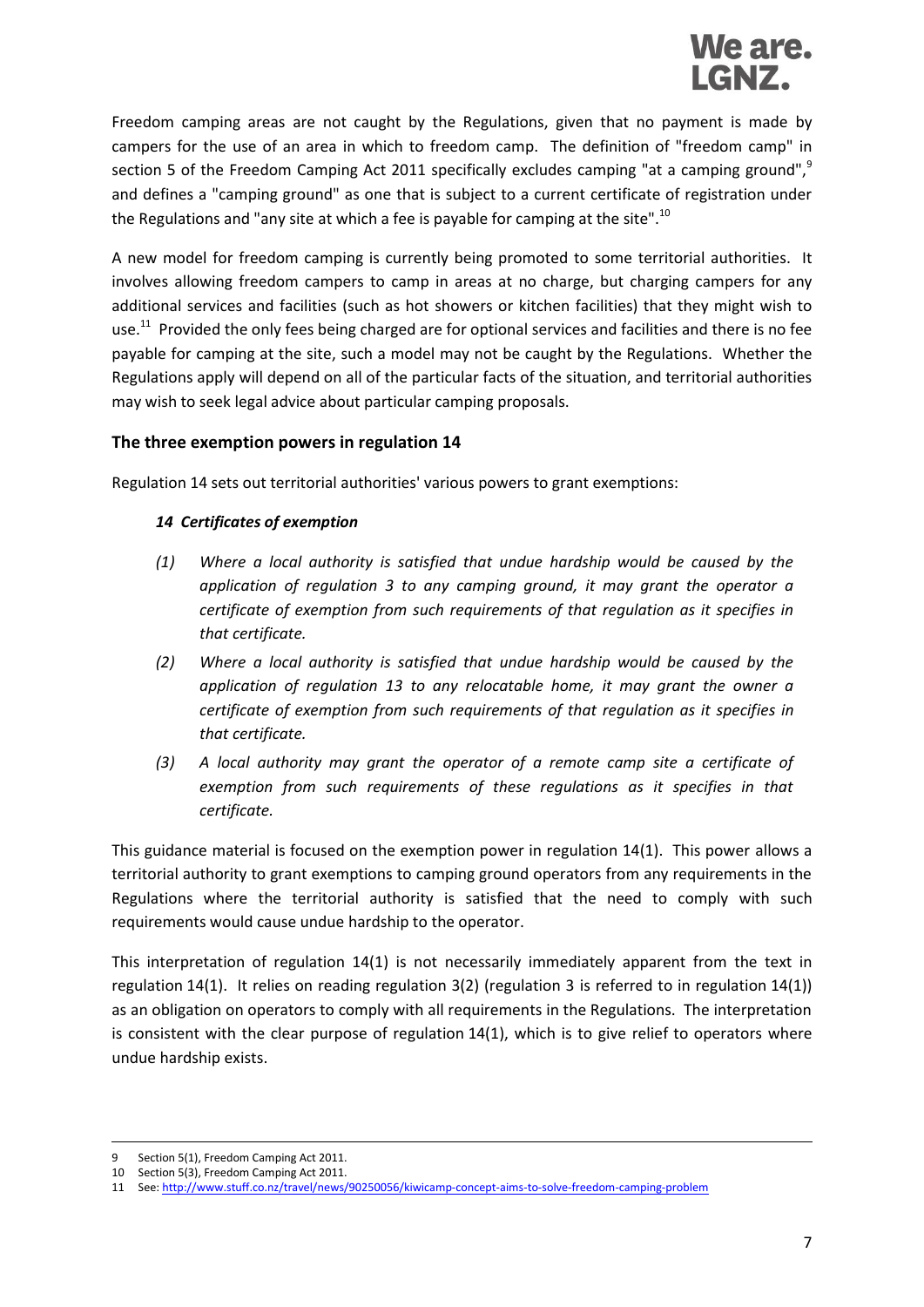The drafting of regulation 14(1) leaves some scope for uncertainty and there is not a definitive position from the courts about the interpretation of this provision.

The exemption power in regulation 14(2) enables a territorial authority to exempt an owner of a relocatable home from the requirement in regulation 13, which provides that relocatable homes should comply with the Building Code.<sup>12</sup> As with a regulation 14(1), an exemption can be granted only where undue hardship exists.

Undue hardship is not a requirement for an exemption under regulation 14(3). This exemption power permits exemptions for "remote camp sites". These are defined as being any camping ground in a national park, State forest, State forest park, or public reserve, or on Crown land.<sup>13</sup> Regulation 14(3) is typically used to enable Department of Conservation camp sites with limited (or even no) facilities.

#### <span id="page-7-0"></span>**Exemptions do not relieve operators from complying with other legislation**

The effect of a regulation 14(1) exemption is simply to waive compliance with certain requirements in the Regulations; it does not relieve the operator from needing to comply with any other relevant legislation. For instance, even if granted an exemption under the Regulations, a camping ground operator must still comply with any applicable resource consent and building consent.

#### <span id="page-7-1"></span>**Government's explanatory commentary on Regulations**

The Government produced guidance material on the Regulations when they were first made back in 1985. The 'Explanatory Commentary: The Camping Ground Regulations 1985' was issued in October 1985 by the then Department of Health, which was the agency responsible for the Regulations at that time. The explanatory commentary is currently available through the Ministry of Health's Online Catalogue (at:

#### [http://www.moh.govt.nz/notebook/nbbooks.nsf/0/A119269A39D0832BCC256F4C006DBC9D?Open](http://www.moh.govt.nz/notebook/nbbooks.nsf/0/A119269A39D0832BCC256F4C006DBC9D?OpenDocument) [Document\)](http://www.moh.govt.nz/notebook/nbbooks.nsf/0/A119269A39D0832BCC256F4C006DBC9D?OpenDocument).

The explanatory commentary includes a detailed discussion of the exemption powers in regulation 14. It suggests that regulation 14 gives territorial authorities considerable flexibility to decide what developments should occur in their districts and what standards should apply to them.

In particular, the explanatory commentary notes that submissions on the Regulations showed that different types of camp sites had developed prior to 1985, which did not comply with the full requirements of the Regulations. It suggests that the exemptions can be used to permit these different types of campsites to continue to operate "without undue restriction but with adequate control by the local authority". One type of site mentioned in the explanatory commentary is "Limited Service Camping Areas". These are described as camping grounds that cater only for selfcontained vehicles and caravans, usually for a limited period of two or three days, and for which limited services are provided (usually sewage disposal, water supply and refuse disposal).

-

<sup>12</sup> The Building Code is contained in the Schedule to the Building Regulations 1992.

<sup>13</sup> See definition of "remote camp site" in regulation 2, Camping-Grounds Regulations 1985.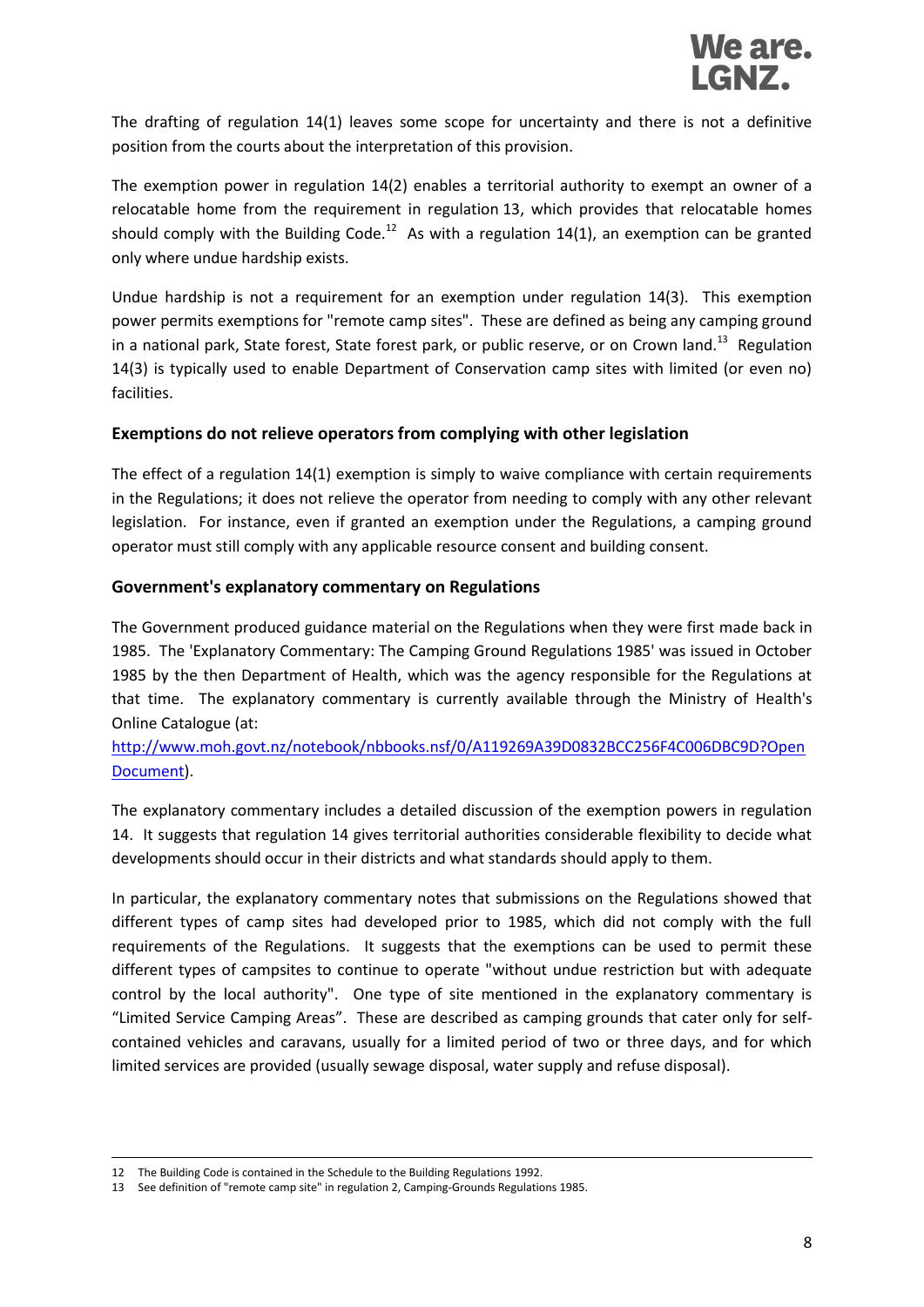

#### <span id="page-8-0"></span>**Territorial authorities' policies or guidance on exemptions**

If they wish, territorial authorities could choose to develop written documentation about the Regulations and, in particular, their use of the regulation 14(1) exemption power. Documentation could potentially take the form of internal guidelines for use by staff, or guidelines for applicants, or might even extend to a written policy that the community is consulted on. Given the wide discretion conferred on territorial authorities under regulation 14(1), such documents could provide clarity about the likely use of the power. They could help achieve consistency in the way the power is used and better ensure fair treatment of applicants.

While guidance materials are permitted, administrative law still requires a territorial authority to consider each application against the statutory requirements on a case-by-case basis. Guidelines or a policy should not set out rigid pre-determined outcomes for different types of application; to do so could unreasonably fetter the wide discretion given to territorial authorities under regulation 14(1). For instance, such guidance material could note that the territorial authority remains obliged to consider each application against the statutory requirements on a case-by-case basis.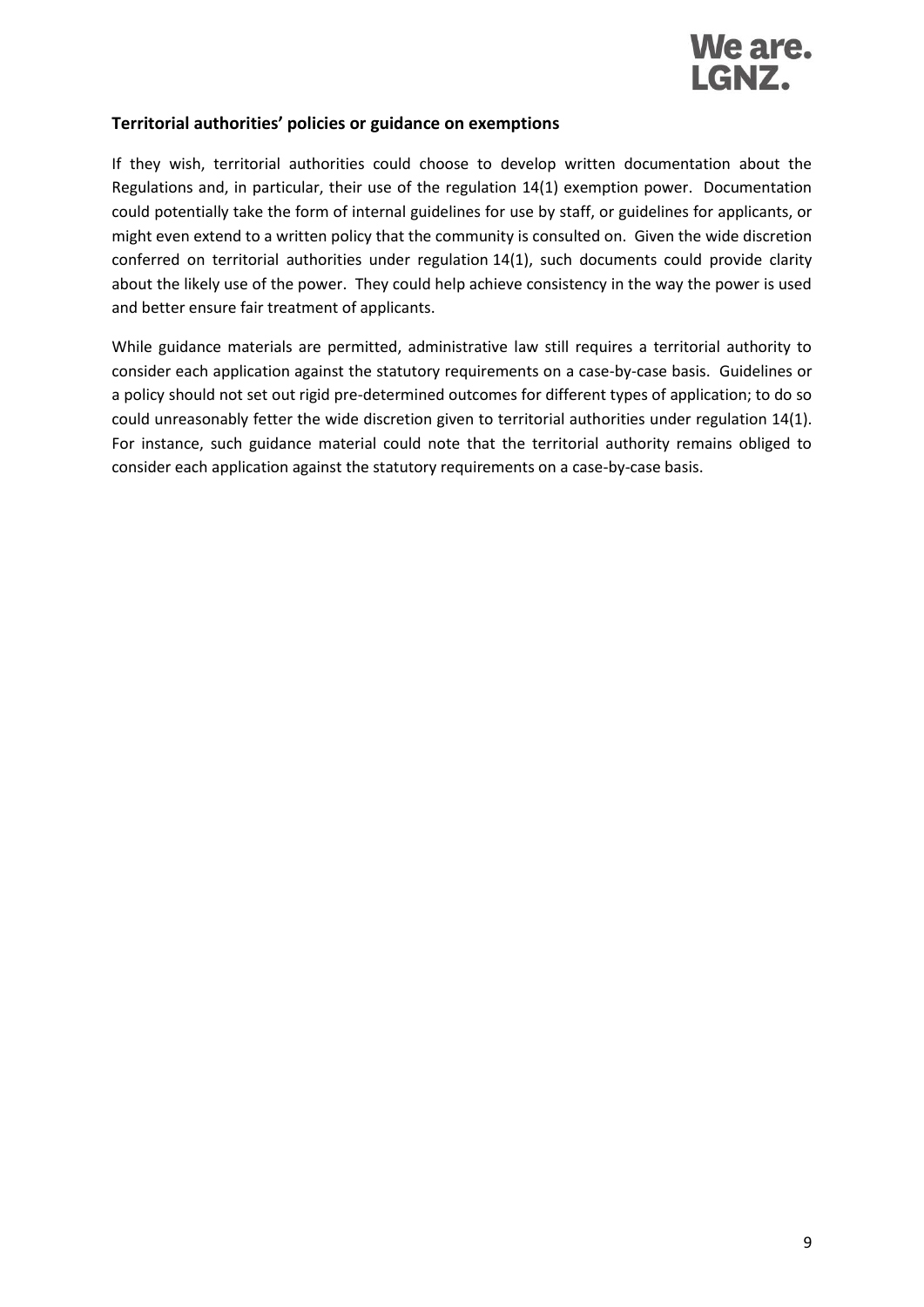

## <span id="page-9-0"></span>**Applications for exemption**

The Camping-Grounds Regulations 1985 (**Regulations**) are entirely silent on how to apply for an exemption. Territorial authorities, therefore, have considerable discretion in developing their own application forms and processes. This section discusses the matters that should be addressed in applications, and territorial authorities' ability to charge fees for such applications.

#### <span id="page-9-1"></span>**Overview of matters to include in applications for exemption**

An application for exemption should include the following information:

- identity of the applicant;
- details of a person whom the Council can contact about the application;
- the name of the camping ground and its location;
- which regulations or parts of the Schedule the applicant wishes to be exempted from;
- for each of those regulations and parts, whether the applicant is seeking a full or partial exemption and, if partial, for which requirements in the regulation or part the exemption is sought;
- an explanation of the undue hardship caused to the applicant by compliance with the requirements from which exemption is sought, and any supporting evidence; and
- given exemptions have the potential to compromise public health, an explanation of what measures the applicant proposes to take to help (eg the applicant could suggest that the camping ground will accept only campers using fully self-contained vehicles, meaning public health will be maintained as campers will provide their own ablution, sanitary, kitchen and laundry facilities).

Each of these points are discussed in more detail below.

#### <span id="page-9-2"></span>**Need to correctly identify applicant**

The applicant must be the person who is or will be the operator of the camping ground concerned (this is because regulation 14(1) refers to being able to grant "the operator" a certificate of exemption).

The term "operator" is defined in regulation 2 as "the person to whom a certificate of registration has been granted under regulation 3 in respect of the camping ground, or who is responsible for the daily management of the camping ground".

If a certificate of registration already exists, it should be straight-forward to identify the operator.

If there is no certificate of registration at the time the exemption is applied for (eg the application for exemption concerns a new camping ground, not yet registered), then the territorial authority should ensure either that the applicant is applying for registration at the same time and intends to also be the holder of the certificate of registration or that the applicant will be the person responsible for the daily management of the camping ground.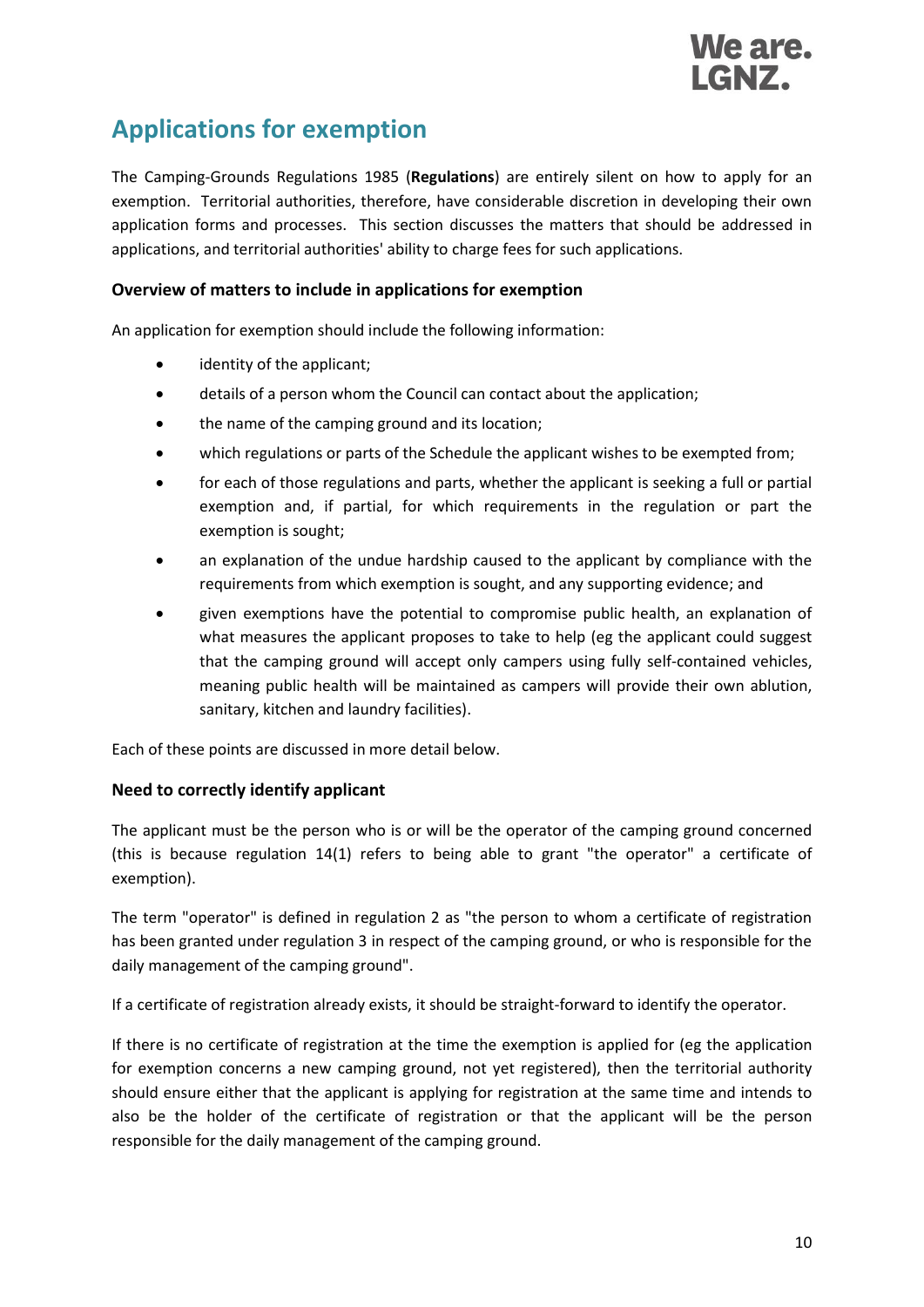An operator could be an individual or an entity, such as a company. A company could qualify as a "person" who is responsible for daily management at a camping ground, by engaging employees to carry out these tasks on its behalf.<sup>14</sup>

Another reason to correctly identify the applicant is because, once issued, a certificate of exemption cannot be transferred to another party.<sup>15</sup>

#### <span id="page-10-0"></span>**Applicant should provide details for contact person**

The applicant should nominate an individual who the territorial authority can contact about the application. The contact person could be the applicant (where the applicant is an individual), but does not have to be. Minimum contact details are likely to be a telephone number, email address, and postal address.

#### <span id="page-10-1"></span>**Applicant must clearly identify camping ground**

The applicant should identify the camping ground to which the exemptions will apply. It is important that this is done unambiguously because an exemption will apply to that camping ground alone and cannot be transferred if the camping ground moves.

Ideally, a camping ground area will be identified with reference to its name and location. Locations can be described using the legal description for the property (ie its street address), or if that is not available, with reference to the relevant computer freehold register (eg Lots 1 on DP 456789 described in CFR 123456). If the camping ground will constitute only part of a property, then the applicant should also provide a marked map showing the particular part of the property that will be used for the camping ground.

The territorial authority will almost certainly need to have a clear understanding of the particular area that is to be used for camping in order to properly assess what compliance with the Regulations would require so as to work out if an exemption is warranted and if proposed conditions are appropriate. For example, there are particular size requirements for camp sites under regulation 6 (eg must be 8 metres wide), and location requirements for water supply.<sup>16</sup> ablution and sanitary fixtures, $17$  and refuse disposal, $18$  which mean the territorial authority will likely want to know the exact size and location of the camping ground to effectively assess the application.

#### <span id="page-10-2"></span>**Requirements that applicant can be exempted from**

It is open to a territorial authority to grant an exemption under regulation 14(1) from any requirement in the Regulations that applies to a camping ground operator or to camping grounds themselves. However, not every regulation in the Regulations contains requirements for operators and camping grounds.

-

<sup>14</sup> Section 29 of the Interpretation Act 1999 provides that "person includes a corporation sole, a body corporate, and an unincorporated body".

<sup>15</sup> See regulation 14(4), Camping-Grounds Regulations 1985.

<sup>16</sup> Clause 3, Part 2 of the Schedule, Camping-Grounds Regulations 1985.

<sup>17</sup> Clause 4, Part 3 of the Schedule, Camping-Grounds Regulations 1985.

<sup>18</sup> Clause 1, Part 4 of the Schedule, Camping-Grounds Regulations 1985.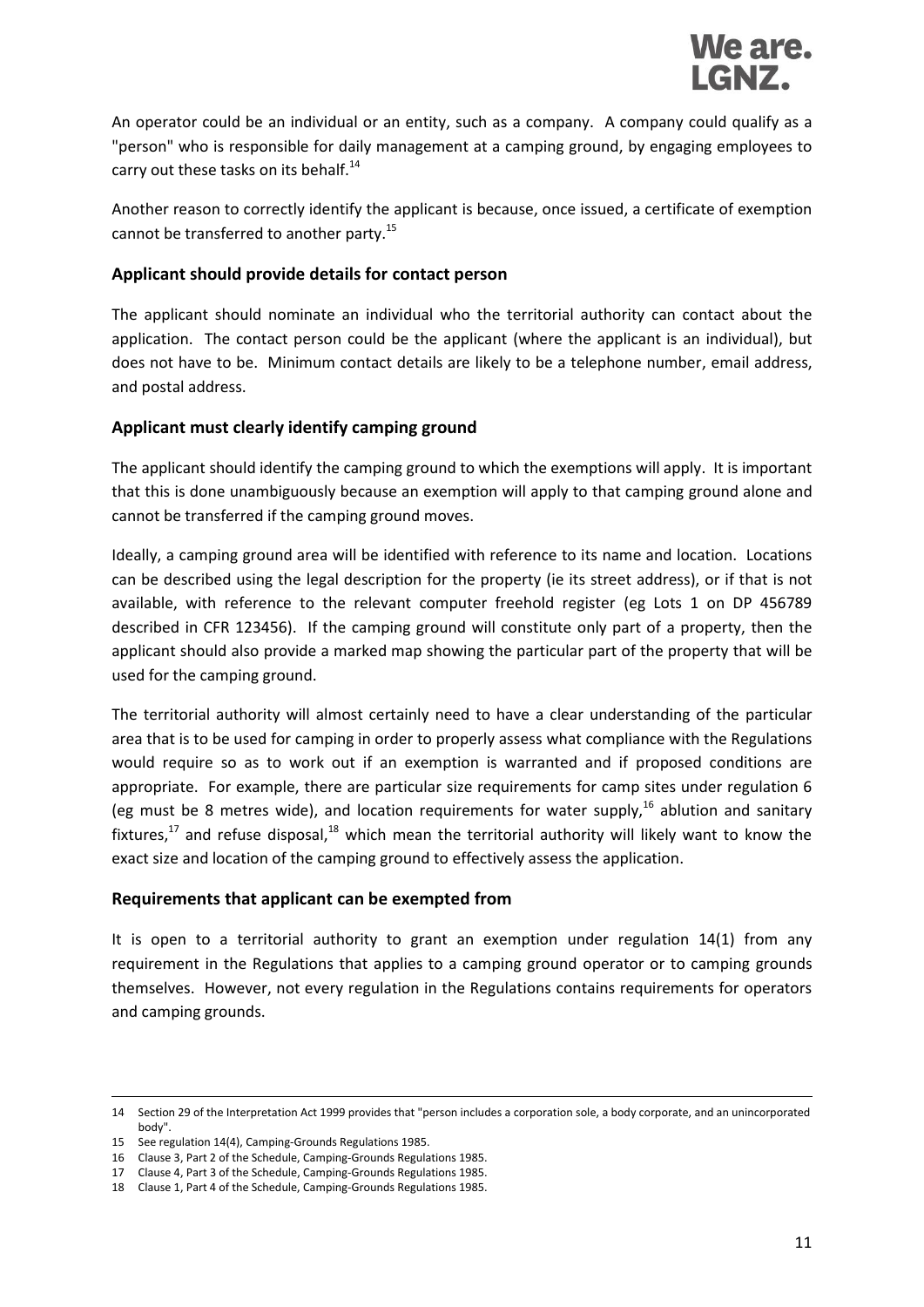

The regulations for which an exemption could potentially be given are those set out in the following table:

| Regulation                                        | Summary of requirements                                                                                                                                                                                               |
|---------------------------------------------------|-----------------------------------------------------------------------------------------------------------------------------------------------------------------------------------------------------------------------|
| Regulation 3*                                     | Need to register a camping ground                                                                                                                                                                                     |
| <b>Regulation 4</b>                               | Need to prepare and maintain a camp plan showing matters in regulation<br>4(1)(a) to (f), and to lodge two copies of the camp plan with the territorial<br>authority                                                  |
| <b>Regulation 5</b>                               | Need to mark camp sites and boundaries, and number camp sites                                                                                                                                                         |
| <b>Regulation 6</b>                               | Need to ensure camp sites comply with size and location requirements in<br>regulation 6(1) and (2), and obtain written permission from territorial<br>authority before placing a building or structure of a camp site |
| Regulation 7**                                    | Need to ensure any cabins comply with the size requirements in regulation 7                                                                                                                                           |
| <b>Regulation 8</b>                               | Need to provide lighting infrastructure as per regulation 8(1) and keep it on<br>during the hours of darkness in the occupied areas of the camping ground                                                             |
| Regulation 9(1)(c)                                | Need to maintain camping ground in a clean and sanitary condition                                                                                                                                                     |
| Regulation 9(1)(d)                                | Need to empty rubbish receptacles and dispose of refuse in a sanitary<br>manner                                                                                                                                       |
| Regulation 9(1)(e)                                | Need to keep ablution, kitchen, laundry, and toilet facilities clean and in<br>good repair                                                                                                                            |
| Regulation 9(1)(f)                                | Need to provide safeguards against fire and means of escape in case of fire                                                                                                                                           |
| Regulation 10                                     | Need to create and maintain records addressing the matters in regulation<br>10(1)(a) to (e), and make them available to a territorial authority inspector                                                             |
| Regulation 11***                                  | Need to ensure any relocatable homes meet the site requirements set out in<br>regulation 11                                                                                                                           |
| Regulation 12***                                  | Need to provide all-weather access from camping-ground entrance to any<br>relocatable homes                                                                                                                           |
| Part 1 of the<br>Schedule<br>(regularion 9(1)(a)) | Need to maintain any buildings in the camping ground in good repair                                                                                                                                                   |
| Part 2 of the<br>Schedule<br>(regulation 9(1)(a)) | Need to supply water in accordance with part 2 of the Schedule                                                                                                                                                        |
| Part 3 of the<br>Schedule<br>(regulation 9(1)(a)) | Need to provide ablution and sanitary fixtures in accordance with part 3 of<br>the Schedule                                                                                                                           |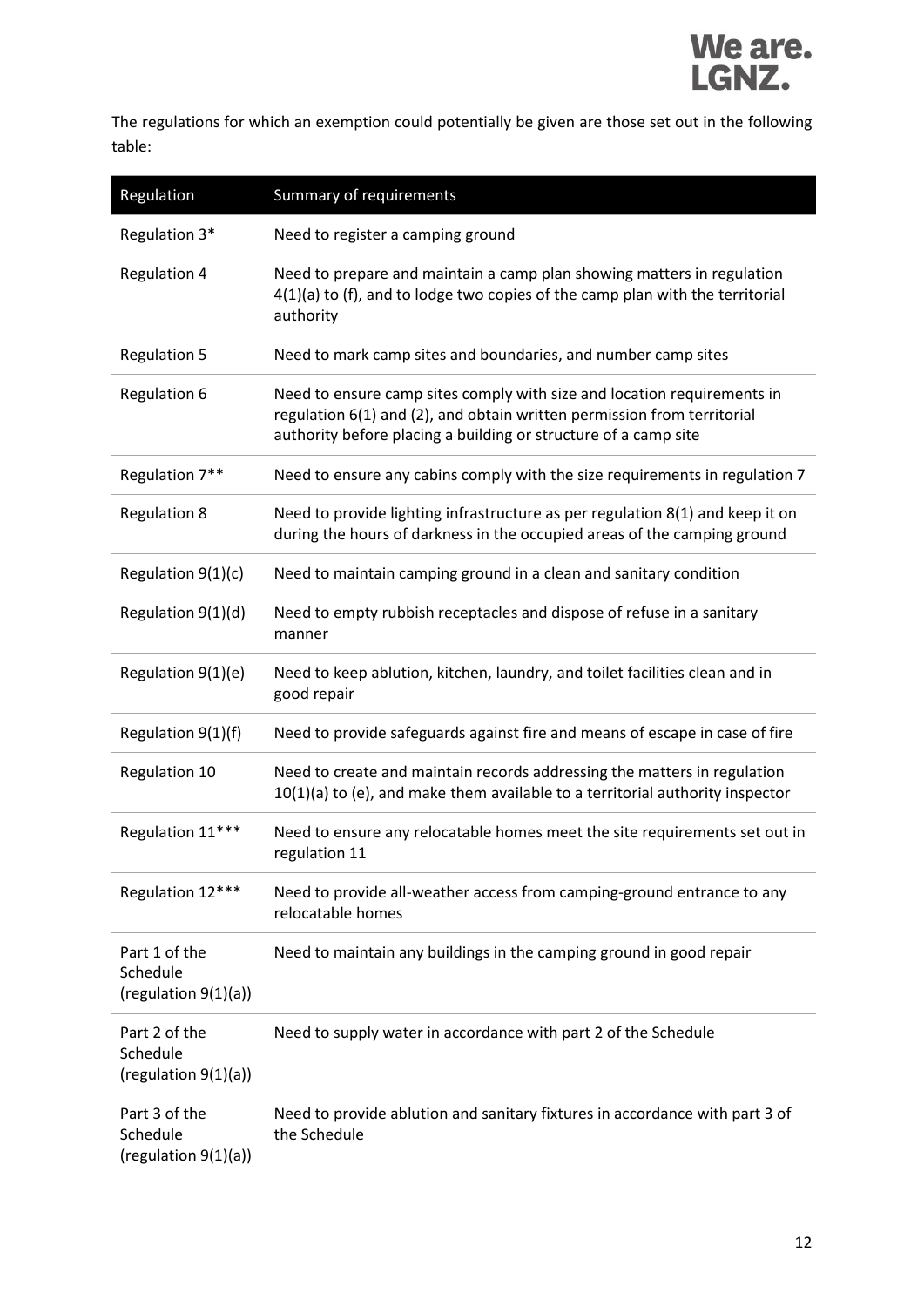| Part 4 of the<br>Schedule<br>$^{\rm (regulation 9(1)(a))}$ | Need to provide refuse containers in accordance with part 4 of the Schedule    |
|------------------------------------------------------------|--------------------------------------------------------------------------------|
| Part 5 of the<br>Schedule<br>(regulation $9(1)(a)$ )       | Need to provide cooking places in accordance with part 5 of the Schedule       |
| Part 6 of the<br>Schedule<br>$^{\rm (regulation 9(1)(a))}$ | Need to provide laundry facilities in accordance with part 6 of the Schedule   |
| Part 7 of the<br>Schedule<br>$^{\rm (regulation 9(1)(a))}$ | Need to provide a drainage system in accordance with part 7 of the<br>Schedule |

\*A full exemption from regulation 3 would potential make any monitoring of or enforcement against the camping ground problematic. A full exemption will be appropriate in only the most exceptional circumstances.

\*\*An exemption from regulation 7 will be relevant only if an applicant intends to provide cabins in the camping ground. The term "cabin" is not defined in the Regulations, but is generally understood to mean a permanent building (whether stand-alone or as part of a group) that is provided by the operator and can be hired and used by campers in place of other camping ground accommodation, such as a tent or campervan.

\*\*\*Similarly, exemptions from regulations 11 and 12 will be relevant only if an applicant intends to allow relocatable homes in the camping ground. The term "relocatable home" is defined in regulation 2 as being "a structure comprising a group of rooms occupied or intended to be occupied either permanently or temporarily as the living quarters of a single housekeeping unit (whether consisting of 1 or more persons), which is completely self-contained in respect of domestic equipment and facilities and which is designed to be relocatable and is located in a camping ground". The definition goes on to state that a tent is not a "relocatable home". Although not expressly addressed in the definition, a cabin will generally not be a "relocatable home" as it is not "designed to be relocatable". Also, a campervan or caravan will not usually be a "relocatable home" as it will not contain "a group of rooms".

#### <span id="page-12-0"></span>**Applicant to identify whether full or partial exemptions**

The onus should be on the applicant to identify which regulations or parts of the Schedule exemptions are being sought for, and whether those exemptions are full or partial.

An applicant could seek full exemption from all requirements in a regulation or part. For example, a full exemption might be given from the requirement to provide lighting in regulation 8, meaning the operator would not need to provide any lighting in the camping ground at all.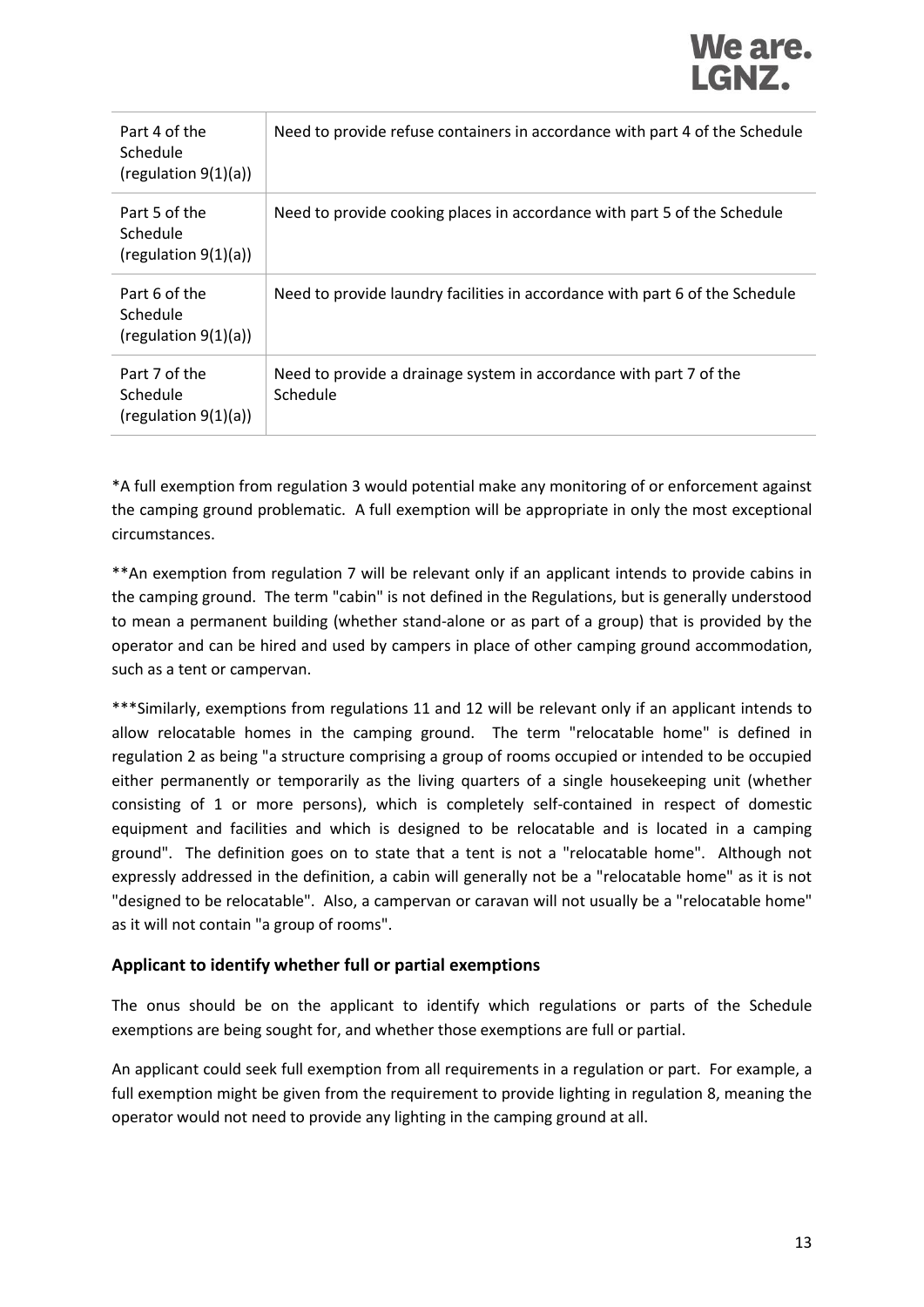

Alternatively, an applicant could seek just partial exemption from a regulation, meaning the exemption would apply to some of the requirements in the regulation, but not others. For example, a partial exemption could be given from the obligation to keep records in regulation 10, exempting an operator only from the particular requirement to include camp site numbers in those records (regulation 10(1)(b)), but not from any other aspects of regulation 10.

A partial exemption does not enable a territorial authority to impose alternative measures to address a requirement; it merely permits a territorial authority to waive just some of the requirements within a regulation. For example, clause 2 in Part 5 of the Schedule requires an operator to ensure each cooking place in the camping ground be provided with adequate hot water. A territorial could give a partial exemption in relation to clause 2, requiring an operator to provide cooking places, but exempting them from the requirement to provide hot water. A partial exemption would not enable the territorial authority to require that cooking places be provided instead with, say, cold water; this would amount to a modification of clause 2, not an exemption. Such a measure is better addressed through imposing conditions on the exemption (discussed further under 'Imposing conditions' in the next section).

#### <span id="page-13-0"></span>**Applicant must demonstrate undue hardship**

Regulation 14(1) makes clear that an exemption can be granted only where the territorial authority is satisfied that complying with requirements in the Regulations will cause "undue hardship" to the camping ground operator. This will be a key issue to be addressed in any application for exemption.

The term "undue hardship" is used in a number of New Zealand enactments, $19$  and has been the subject of judicial consideration.<sup>20</sup> In general, there is a reluctance by the courts to provide a definitive meaning of the term, no doubt because it is intended to be flexible and adaptable, so as to address a wide variety of circumstances. $^{21}$ 

That said, a useful explanation of the term is some sort of disadvantage or hardship that is excessive or unwarranted in the circumstances.<sup>22</sup>

In practice, the onus will be on the applicant for an exemption to demonstrate that hardship exists by explaining and providing details of that hardship and, where appropriate, providing evidence to support the claims made. It will be a judgement call for the territorial authority as to whether such hardship is excessive or unwarranted in the circumstances.

1

<sup>19</sup> There are at least 46 New Zealand Acts and Regulations that use the term "undue hardship".

<sup>20</sup> See David Hay (ed.), *Words and Phrases Legally Defined*, (4th ed, Lexis Nexis, London, 2007), at pages 1078-1080, and Greenburg, *Stroud's Judicial Dictionary of Words and Phrases*, (9th ed, Sweet & Maxwell, London, 2016), at page 2680.

<sup>21</sup> See *Lower Hutt City v New Zealand Municipalities Co-operative Insurance Co Ltd* [1965] NZLR 24, 28 (Supreme Court, Wellington, Tompkins J).

<sup>22</sup> Peter Spiller, *New Zealand Law Dictionary*, (8th ed, Lexis Nexis, Wellington, 2015), at page 313. We have referred also to the definitions of "undue" and "hardship" in the *Shorter Oxford English Dictionary* (6th ed, Oxford University Press, Oxford, 2007), at pages 1206 and 3431.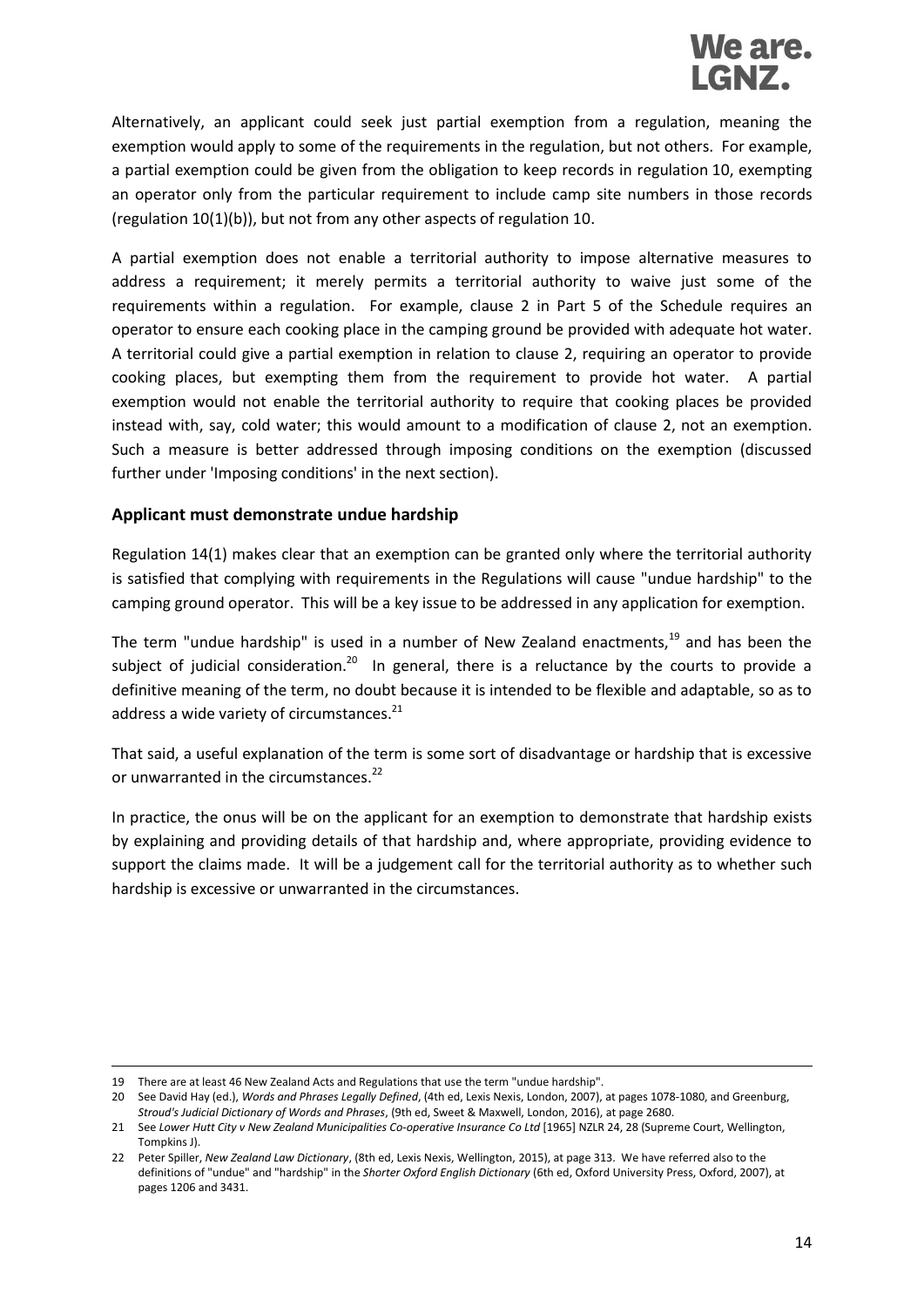

#### <span id="page-14-0"></span>**Territorial authority to balance undue hardship against public health**

Public health is an important consideration that territorial authorities will need to take into account when deciding whether to grant an exemption. This is because public health is the main purpose of the Health Act 1956, under which the Regulations are made. Section 23 of the Health Act states that every territorial authority has a duty "to improve, promote, and protect public health within its district."

In practice, territorial authorities will need to balance potential non-compliance due to undue hardship against public health interests. For example, while undue hardship on its face might justify a full exemption from all requirements in the Regulations, this might produce a situation that creates a serious public health risk. In these circumstances, a territorial authority would be justified in declining to grant a full exemption.

It would be prudent for any territorial authority granting an exemption to satisfy itself that there will be an adequate level of protection for public health in the camping-ground concerned, even though there will be less than full compliance with the Regulations. For example, if a camping-ground is exempted from needing to have ablution facilities, but takes only self-contained vehicles that carry equivalent on-board facilities, there is likely to be adequate protection of public health.

To assist territorial authorities in this assessment, it would be helpful for applicants to advise in the application what measures they would be willing to take to help ensure that adequate levels of public health are maintained even though an exemption may be granted. The sort of measures identified by an applicant may well form the basis of conditions that could be imposed in the event that an exemption is granted.

#### <span id="page-14-1"></span>**Template for exemption application form**

**Appendix A** is a template application form based on the requirements discussed in this section. It is designed to be used for applications for new exemptions or renewal<sup>23</sup> of existing exemptions. Territorial authorities may wish to develop this template for their own use.

#### <span id="page-14-2"></span>**Territorial authorities may charge fees for exemption applications**

Territorial authorities can impose a fee for an exemption application. This derives from section 150(1)(b) of the Local Government Act 2002 (**LGA 02**), which states that a territorial authority "may prescribe fees or charges payable for a certificate, authority, approval, permit, or consent from, or inspection by, the local authority in respect of a matter provided for … under any … enactment, if the relevant provision does not authorise the local authority to charge a fee or provide that the certificate, authority, approval, permit, consent, or inspection is to be given or made free of charge". The Regulations provide for a territorial authority to grant a certificate of exemption.<sup>24</sup> They do not expressly authorise a fee to be charged for an application for this certificate, but nor do they require the application process to be provided free of charge, meaning section 150(1)(b) applies.

-

<sup>23</sup> Renewal is permitted under regulation 14(4) in the Camping-Grounds Regulations 1985. It is discussed further under 'Renewing certificates of exemption' in the next section.

<sup>24</sup> See regulation 14(4), Camping-Grounds Regulations 1985.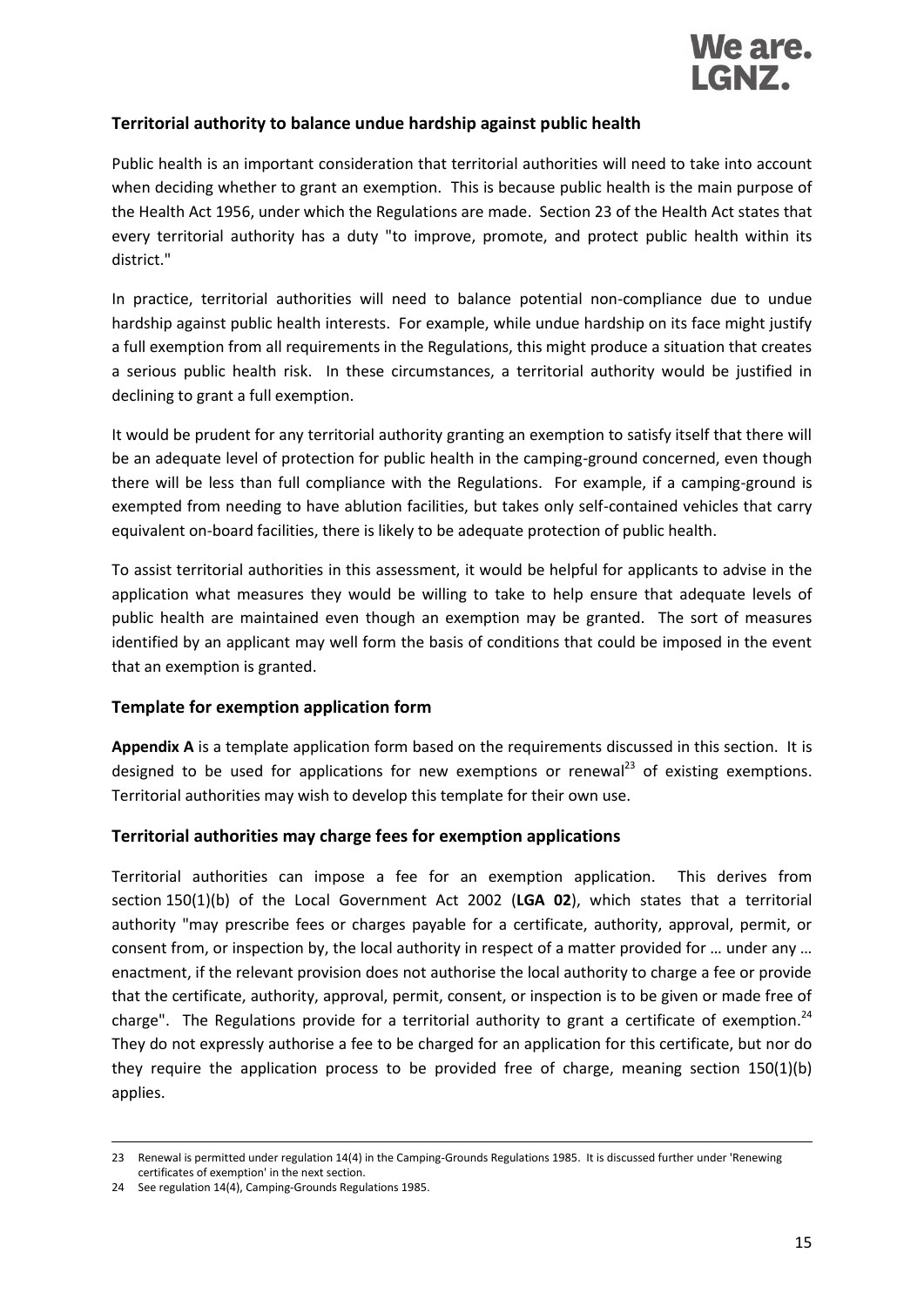## We are. LGNZ.

Before setting a fee for a certificate of exemption, a territorial authority is obliged to consult in a manner that gives effect to the consultation requirements in section 82 of the LGA 02.<sup>25</sup> In addition, the fee must be set at a level whereby the territorial authority does no more than recover the reasonable costs incurred by the territorial authority for considering and determining an application for a certificate of exemption.<sup>26</sup>

A somewhat different legislative regime operates for fees to register as a camping ground operator under regulation 3 of the Regulations. There is specific authorisation to charge a fee for applying for a certificate of registration, $^{27}$  so section 150 of the LGA 02 does not apply. (The regime also covers fees for issuing, renewing, and noting certificates of registration.<sup>28</sup>)

The mechanism for setting application fees for certificates of registration is "by resolution".<sup>29</sup> In practice, this will require the fee to be set through a resolution of the full council or a committee of council. It will be a matter of judgement for the territorial authority concerned about whether or not to consult before setting the fee and, if so, how.<sup>30</sup> A fee for registration should be set on a costrecovery basis. $31$ 

It would be open to a territorial authority to choose to charge a slightly lower fee for a combined application for registration and exemption, if the territorial authority's actual costs are in fact less when the two application processes are combined. This could be done by setting a separate combined fee or, alternatively, by waiving a portion of one of the applications fee. If a territorial authority wished to set a combined fee, it would be prudent to comply with the process requirements for both types of application fee (ie consult in accordance with section 82 of the LGA 02, set the fee by resolution, and ensure the fee does no more than recover the reasonable costs incurred by the territorial authority for considering and determining both applications).

1

<sup>25</sup> Any such consultation process will need to comply with both sections 82 and 82A of the Local Government Act 2002. The obligation to consult derives from section 150(3) of the Local Government Act 2002.

<sup>26</sup> See section 150(4) of the Local Government Act 2002.

<sup>27</sup> Regulations 4 and 7 of the Health (Registration of Premises) Regulations 1966 provide for a fee to be payable on application for a certificate of registration. The Health (Registration of Premises) Regulation 1966 apply to camping grounds due to regulation 3(1) of the Camping-Grounds Regulation 1985.

<sup>28</sup> See regulations 5(1) and (4), 6, and 7 of the Health (Registration of Premises) Regulations 1966, which apply to camping grounds due to regulation 3(1) of the Camping-Grounds Regulation 1985.

<sup>29</sup> See regulation 7 in the Health (Registration of Premises) Regulations 1966, which apply to camping grounds due to regulation 3(1) of the Camping-Grounds Regulation 1985.

<sup>30</sup> See sections 78 and 79 of the Local Government Act 2002.

<sup>31</sup> See the Auditor-General's *Good practice guide: Charging fees for public sector goods and services*, available at: [http://oag.govt.nz/2008/charging-fees/docs/charging-fees.pdf.](http://oag.govt.nz/2008/charging-fees/docs/charging-fees.pdf)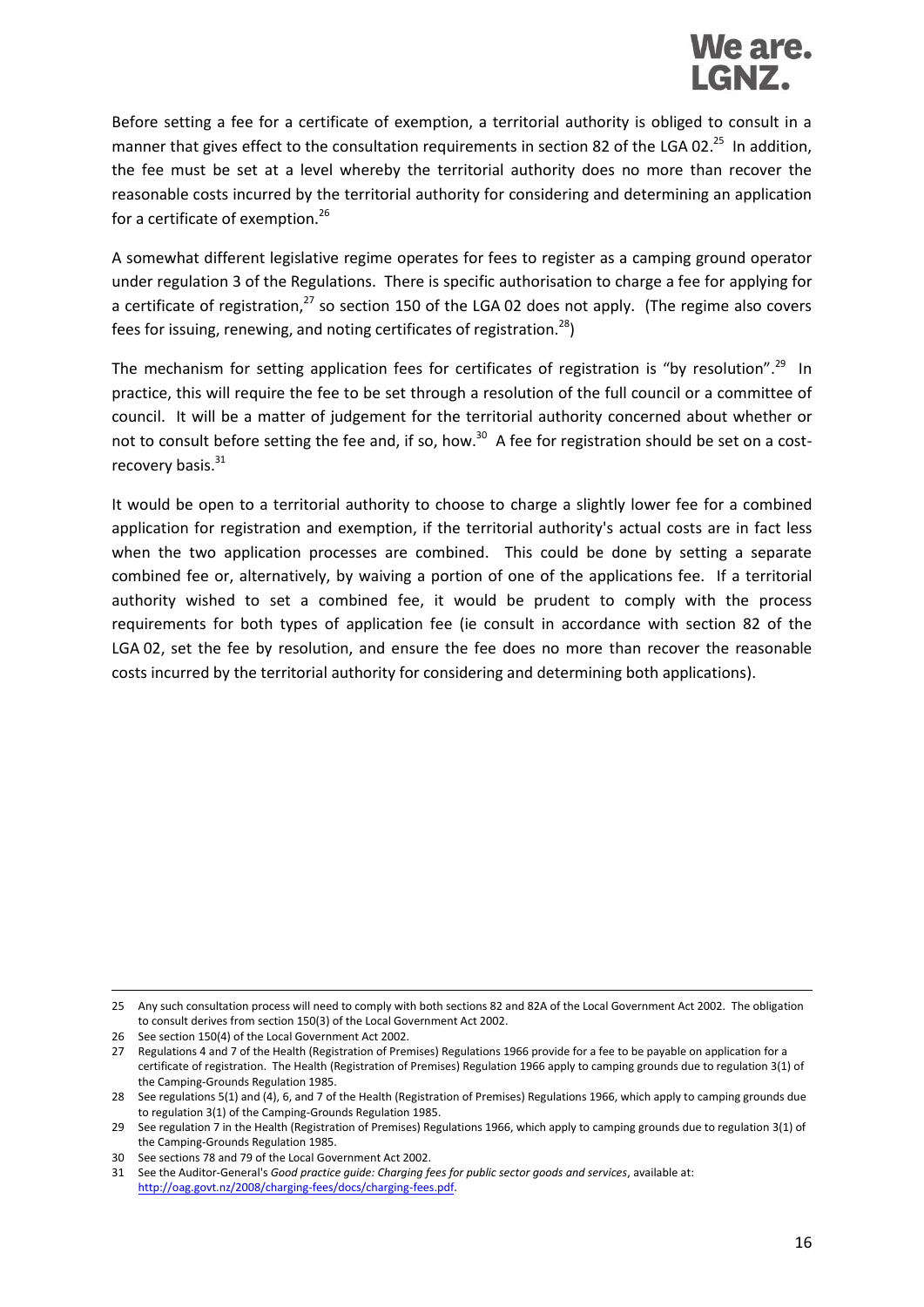

## <span id="page-16-0"></span>**Granting exemptions**

The Camping-Grounds Regulations 1985 (**Regulations**) contain little guidance about the process for assessing and granting exemptions. This section discusses some practical issues for the assessment stage, such as timeframes and seeking further information from applicants. It goes on to outline a territorial authority's decision-making options for an application, and discusses when consultation might be appropriate. It sets out the matters to be included in a certificate of exemption, and discusses the renewal and revocation of these certificates.

#### <span id="page-16-1"></span>**Territorial authority should set a timeframe for processing applications**

The Regulations do not set a timeframe in which territorial authorities must process an application for exemption. In the absence of such a statutory requirement, a territorial authority has some discretion in working out what is an appropriate timeframe, subject to the administrative law requirements to act fairly and reasonably.

Practically, it would be sensible for a territorial authority to set a timeframe for processing exemption applications, which it should endeavour to comply with in all cases. What is a reasonable period will largely depend on how much work is involved in assessing the application, the particular territorial authority's resources, and whether decisions on exemptions are dealt with by full Council, a committee, a community board, or a staff member.

The territorial authority might also want to decide that, in the event it needs further information from the applicant, its timeframe should be suspended while it waits on that information.

The territorial authority should ensure that information about its timeframe is made readily available to all applicants, such as by putting it on the territorial authority's website page dealing with exemption applications and including it on the territorial authority's exemption application form itself.

If, for any reason, the territorial authority is not able to meet its self-imposed timeframe, it should keep the applicant informed of the situation.

#### <span id="page-16-2"></span>**Territorial authority can seek further information from applicant**

As with timeframes, the Regulations are silent on whether a territorial authority can seek further information from an applicant. As mentioned above, in the absence of specific statutory guidance, a territorial authority will simply be obliged to act fairly and reasonably.

Accordingly, if a territorial authority considers that it needs further information to be able to properly and effectively assess an application for exemption, it can of course ask the applicant for that information.

While a territorial authority can ask for information, it cannot necessarily force an applicant to provide it. Applicants should, however, be incentivised to provide information as it will no doubt increase the likelihood of the territorial authority granting the exemption sought.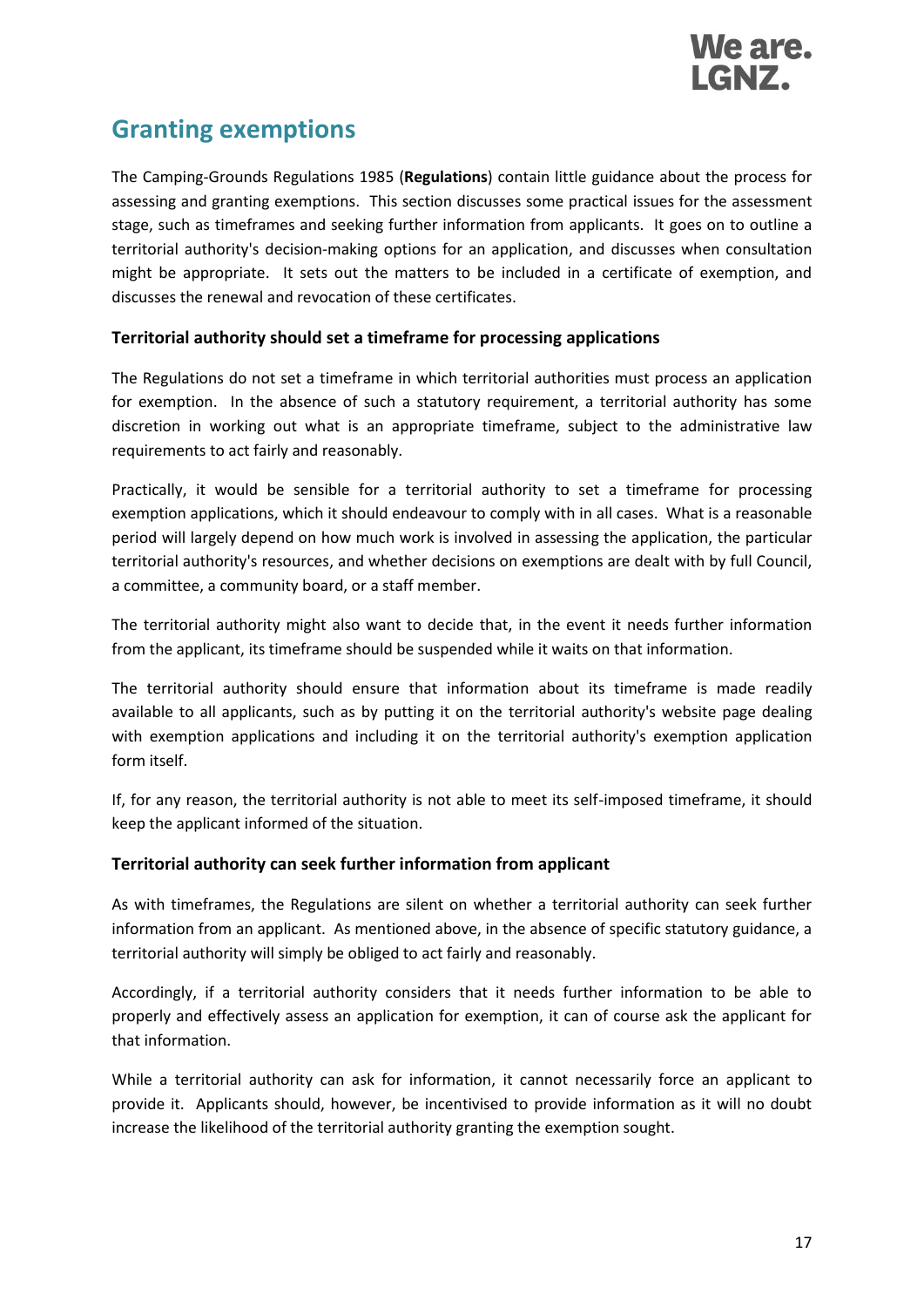

#### <span id="page-17-0"></span>**Territorial authority's decision-making options and possible consultation**

There are three options for a territorial authority once it has completed assessing an application for exemption. It can:

- grant the exemption exactly as requested;
- refuse to grant an exemption; or
- offer to grant an exemption that is different to what was requested or which imposes conditions not clearly sought by the applicant.

As mentioned above, a territorial authority will be obliged to act fairly and reasonably in its handling of exemption applications, including its decision on which of the above options is the most appropriate in any case.

In some situations (most likely the second and third options above), fairness might require a territorial authority to consult with the applicant before making a final decision. Whether such consultation is needed and how it is carried out will no doubt depend on the particular circumstances, the proposed decision, and the personalities involved.

Depending on the circumstances, consultation might be as simple as having a phone call or meeting with an applicant to discuss the situation. For instance, a territorial authority might simply want to check with an applicant whether proposed conditions are feasible.

At the other end of the spectrum, consultation might actually amount to providing a draft certificate of exemption (with notations, if appropriate), or reasons for refusal, and seeking formal written comment from the applicant.

Obviously consultation would be entirely unnecessary if a territorial authority wanted to grant an exemption exactly as sought (ie the first option above).

#### <span id="page-17-1"></span>**Matters to cover off in certificates of exemption**

A certificate of exemption should include the following information:

- name of the holder of the exemption;
- name of the camping ground and its location (preferably identified through reference to legal description or computer freehold register and, where appropriate, through a marked map);
- a list of the exemptions granted; and
- the conditions imposed.

In terms of the first two bullet points, correctly identifying the holder and camping ground is important as a certificate of exemption cannot be transferred to a succeeding operator or be applied to another camping ground area.

As for the third bullet point, it is also important to clearly define the scope of any exemption granted, most especially when it is a partial exemption of a regulation or part in the Schedule.

The final bullet point, concerning conditions, is discussed in more detail below.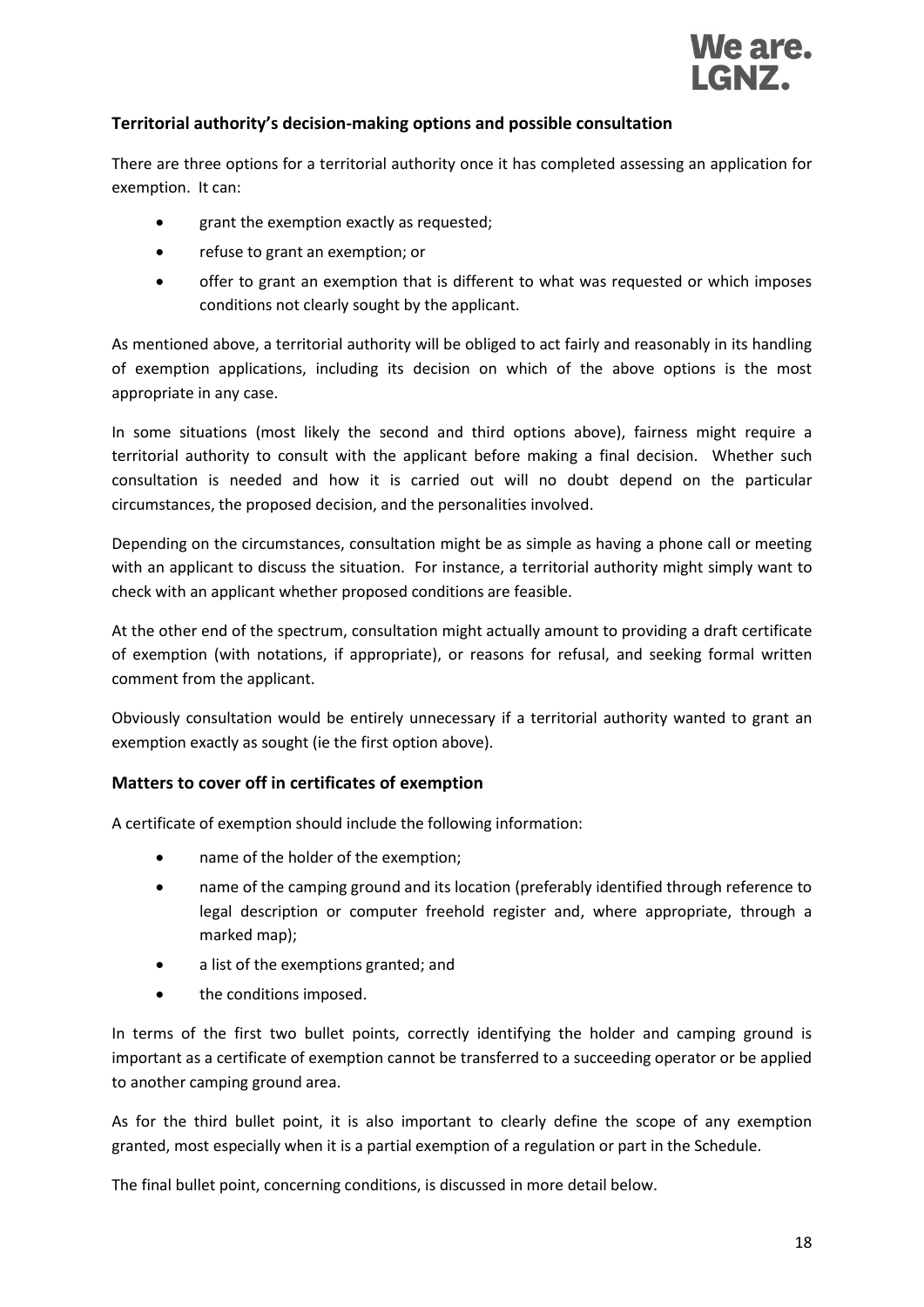#### <span id="page-18-0"></span>**Imposing conditions**

Regulation 14(4) contains two standard conditions for all exemptions: a certificate of exemption is not transferable, and an exemption will be valid for however long the territorial authority specifies in the certificate.

Although regulation 14(4) states that an exemption cannot be transferred, it would be helpful to include a statement to this effect on every certificate of exemption to help ensure operators are aware of this important condition.

Clearly, a certificate of exemption must specifically address its period of validity. It would be prudent for territorial authorities to impose a limited duration for an exemption, eg five or 10 years, rather than allowing an exemption to apply indefinitely, so as to give the territorial authority the opportunity to revisit whether the exemption remains appropriate.

A territorial authority may wish to impose additional conditions when granting an exemption. Although regulation 14 does not specifically provide for additional conditions, it can be argued that the ability to grant conditions is a necessary corollary of the exemption power.

To be robust, a territorial authority should include a condition on a certificate of registration<sup>32</sup> that the operator must comply with, and ensure the camping ground complies with, any certificate of exemption granted under regulation 14(1) of the Regulations and any conditions imposed on that certificate of exemption. In this way, a territorial authority can tie compliance with an exemption to the operator's registration, and the regime in regulation 9 of the Health (Registration of Premises) Regulations 1966, which provides for revocation of registration in the event of conditions being breached.

It is not possible to provide a list of all possible conditions that could be imposed where an exemption is granted: conditions will need to be shaped to the particular circumstances. However, some examples of conditions are discussed in the final section, 'Examples of exemptions'.

#### <span id="page-18-1"></span>**Template for certificate of exemption**

**Appendix B** is a template certificate of exemption based on the requirements discussed in this section. Territorial authorities may wish to develop this template for their own use.

#### <span id="page-18-2"></span>**Renewing certificates of exemption**

-

Regulation 14(4) states that a certificate of exemption may be renewed from time to time. The obvious time for an operator to seek renewal of a certificate of exemption will be shortly before it is due to expire (the date of expiry being whatever date the territorial authority has stated on the certificate itself).

<sup>32</sup> Conditions are clearly permitted on a certificate of registration granted under regulation 3 of the Regulations. Regulations 5(3) and 8(2)(f) in the Health (Registration of Premises) Regulations 1966, which apply by virtue of regulation 3(1) of the Regulations, permit conditions on registration.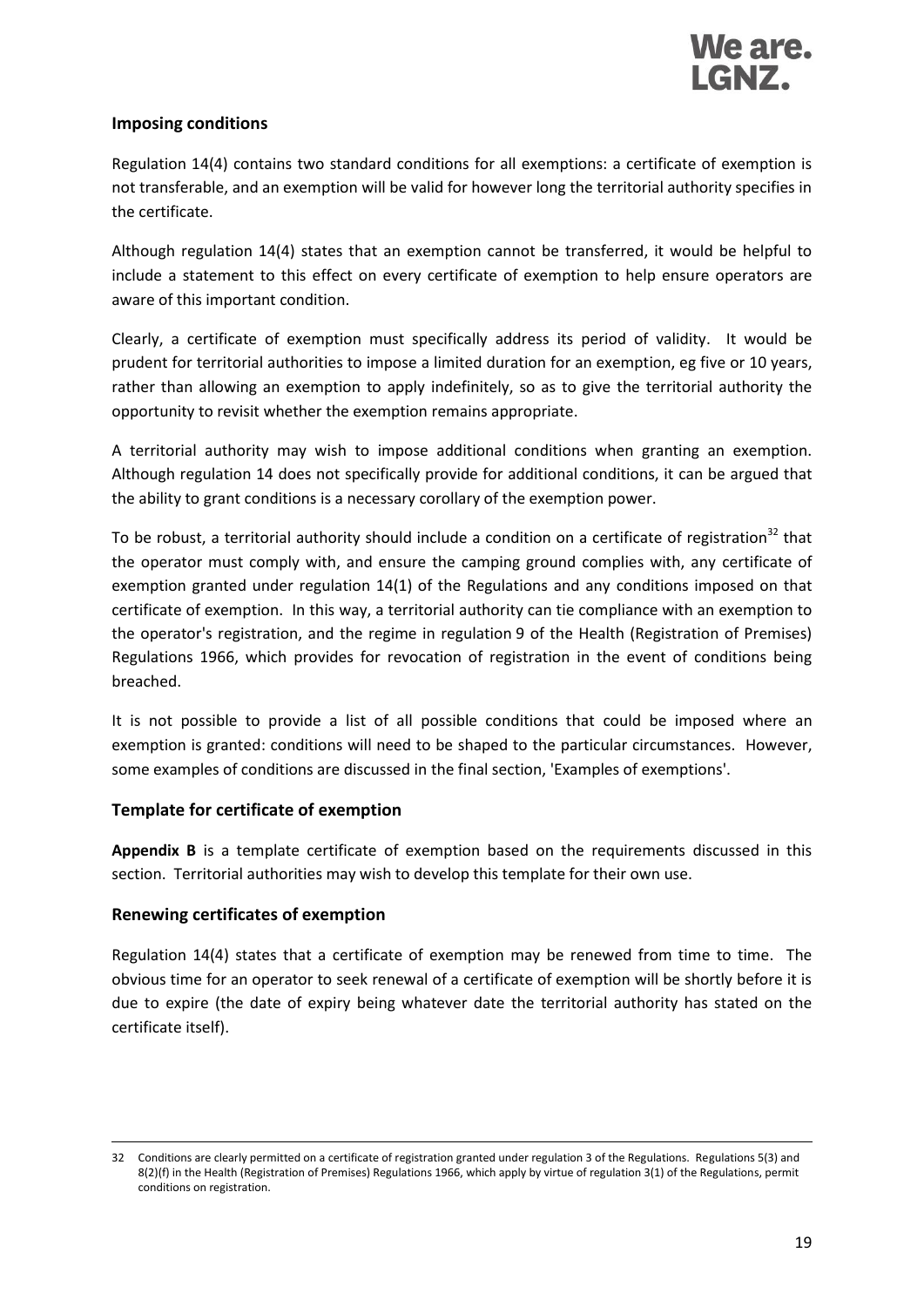In practice, an application for renewal should be treated as a type of application for exemption. However, rather than repeating information already provided to the territorial authority to obtain the existing certificate of certificate, the operator could simply confirm that it seeks an exemption on exactly the same terms and confirm there have not been any material changes since the exemption was first granted. If there have been material changes (eg changes in operator's financial circumstances that affect the "undue hardship" assessment), then the application should disclose those and provide fresh answers to the questions in the form in light of those changes.

A territorial authority might choose to set a separate fee for a renewal or could perhaps simply waive part of the usual application fee if a renewal application is straight-forward.

#### <span id="page-19-0"></span>**Limited ability to alter or revoke certificates of exemption**

Once a territorial authority has granted a certificate of exemption, it cannot generally alter or amend the certificate, at least not without the operator's consent.

Similarly, there is no clear power enabling a territorial authority to revoke a certificate at will. It might, however, be reasonable for a territorial authority to revoke a certificate in the event that the operator materially breaches the terms of the exemptions. A power to this effect could be included as a condition in the certificate itself. For instance, a condition could provide that the Council may revoke the certificate if the operator were to breach any of the other conditions.

Any such power would need to be exercised fairly and reasonably. In practice, this could mean a territorial authority might need to consider other options like educating or warning an operator before proceeding to revoke. What is appropriate will depend on the particular circumstances and a territorial authority's own enforcement policy or practice.

It might be appropriate to follow a process akin to that set out in regulation 9 of the Health (Registration of Premises) Regulations 1966, which applies in the event conditions on a certificate of registration are breached.<sup>33</sup> In simple terms, regulation 9 requires the territorial authority to give notice to the operator of the breach and to allow the operator the opportunity to rectify it, and if matters cannot be resolved, then the territorial authority must consult with operator on a proposal to revoke registration.

<sup>-</sup>33 If the territorial authority has included a condition in the certificate of registration requiring compliance with a certificate of exemption, it may be that the territorial authority will look to revoke both the certificate of registration and certificate of exemption. If so, it would be necessary to follow the regulation 9 process in relation to the certificate of registration, making it sensible to extend the process to cover both the registration and exemption.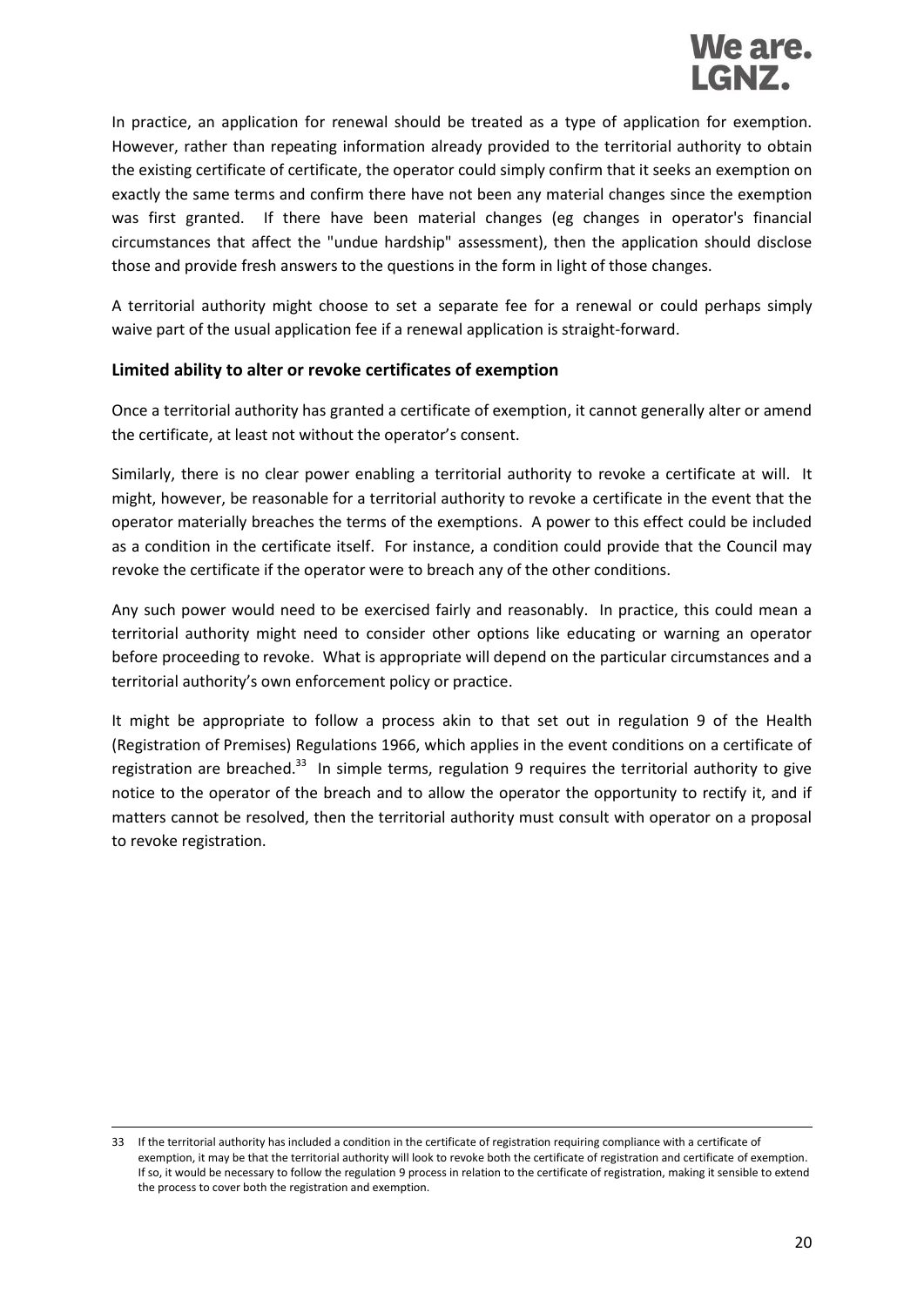

## <span id="page-20-0"></span>**Examples of exemptions**

There is little guidance in regulation 14(1) in the Camping-Grounds Regulations 1985 (**Regulations**) about the situations in which exemptions should be allowed, other than the need for "undue hardship" to exist. Territorial authorities have a wide discretion in determining when to allow exemptions. This section discusses some examples of possible exemptions.

#### <span id="page-20-1"></span>**Example A: Operator of existing full-service camping ground needs more time to upgrade particular facilities**

In this example, an existing operator might be generally operating in full compliance with the Regulations, but then find out that there are serious issues with one of the three shower blocks in the camping ground, which will be expensive to fix.<sup>34</sup> The operator wants to close the shower block immediately due to health and safety concerns, but expects that the cost and time involved with building a new shower block mean that it will not be ready for approximately 2 years.

The camping ground is already almost fully booked for at least the next summer season, and the operator does not want to cancel these bookings. The operator has sourced some temporary unisex showers for the summer season, but they will not meet the particular requirements in the Regulations about numbers of showers for male and female, and having them located within a certain proximity of camp sites.

The operator could apply for a partial exemption from part 3 of the Schedule in the Regulations, insofar as it relates to shower facilities. In order to satisfy the territorial authority that "undue hardship" exists, the operator would need to provide some financial information about the cost of building a new shower block and the cost of having to cancel bookings.

Having been satisfied that undue hardship exists and that public health will not be unduly compromised, the territorial authority could issue a certificate of exemption for the following:

partial exemption from part 3, Schedule, Regulation  $9(1)(a)$  – exempt from clauses 1 to 4, but only insofar as they concern showers.

In this case, it would be appropriate for the territorial authority to provide that the certificate of exemption will expire on a date in just over two years' time.

In addition to the other standard conditions<sup>35</sup> (eg exemption non-transferrable and certificate can be revoked in event of breach), the exemption should be subject to the following conditions:

- The operator must provide at least [*X number*] temporary unisex showers for the period [*dates for summer seasons*].
- The operator must apply for a building consent to construct a new shower block to replace shower block [*A*] by [*X date, eg six months into two year exemption period*].

-

<sup>34</sup> The exemption power in regulation 14(1) has previously been used to allow an existing operator additional time to upgrade facilities to meet the standard required under the Regulations. See[: http://www.nzherald.co.nz/hawkes-bay](http://www.nzherald.co.nz/hawkes-bay-today/news/article.cfm?c_id=1503462&objectid=11132954)[today/news/article.cfm?c\\_id=1503462&objectid=11132954](http://www.nzherald.co.nz/hawkes-bay-today/news/article.cfm?c_id=1503462&objectid=11132954) This article concerned Tararua District Council's decision to grant an operator an exemption for five years from certain aspects of the Regulations. It did so on the basis that immediate compliance would cause hardship to the operator, and the operator was expected to upgrade the existing facilities during this time so as to achieve full compliance with the Regulations.

<sup>35</sup> Suggested wording for standard conditions is set out in the certificate of exemption template in Appendix B.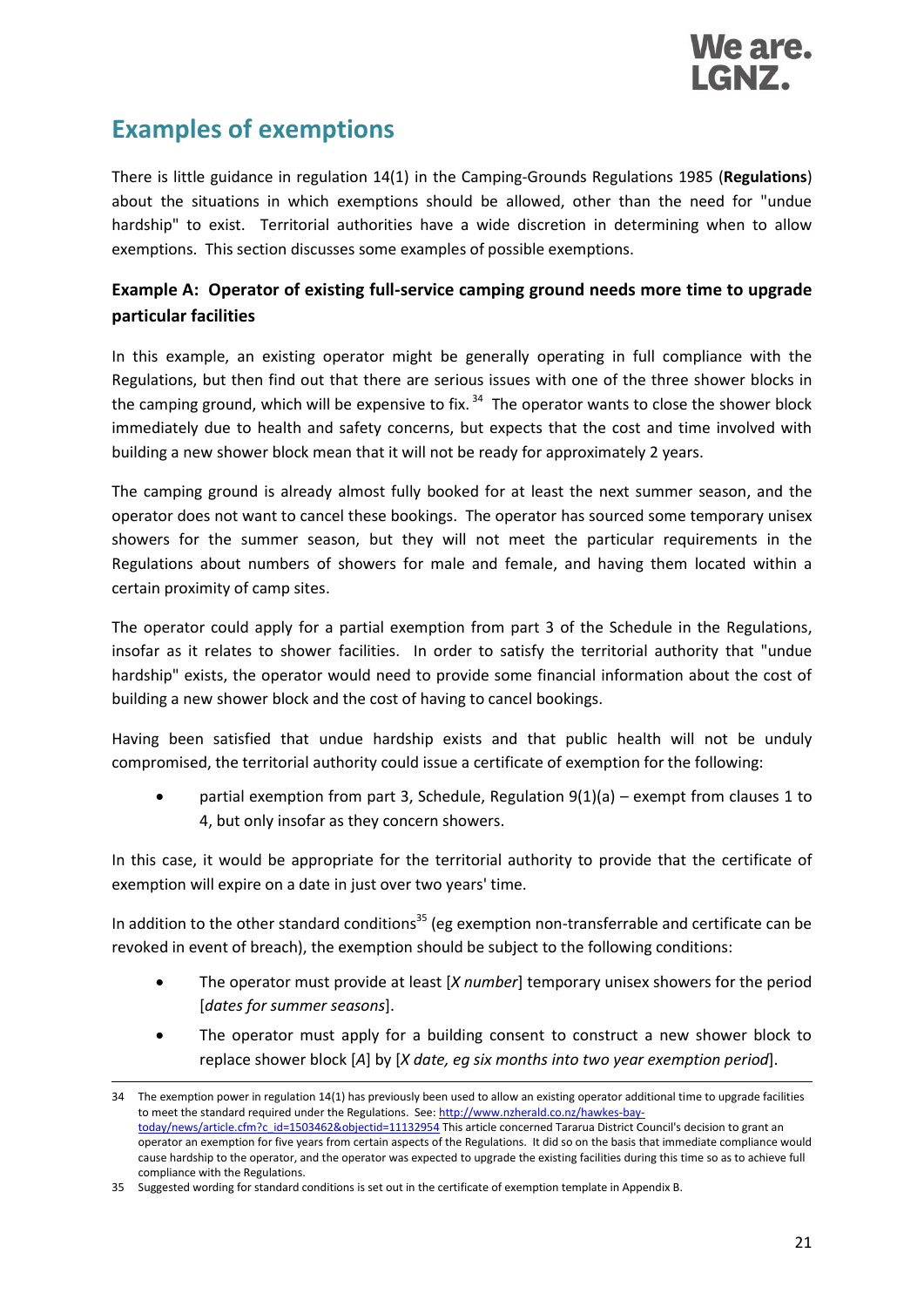The operator must ensure that existing shower blocks [*B*] and [*C*] continue to be available to all campers.

Depending on the circumstances, a territorial authority might identify some additional conditions that are appropriate.

#### <span id="page-21-0"></span>**Example B: Private land owner wants to operate a camping ground with limited facilities for campers using self-contained vehicles**

In this example, a private land owner such as a farmer or someone else living rurally, might want to run a relatively small camping ground operation on a permanent or seasonal basis, secondary to their main business or income. The operator is happy to restrict campers to only those using fully self-contained vehicles, and would not be interested in providing cabins or other buildings, or allowing relocatable homes in the camping ground. Given all this, the operator would find full compliance with the Regulations to be disproportionately expensive and onerous.

In this situation, the operator might apply for an exemption under regulation 14(1) from many of the requirements in the Regulations. He or she would need to demonstrate (to establish "undue hardship") that the likely income from such an operation would never justify the cost of providing full facilities as required under the Regulations.

The particular exemptions that the operator might seek could be:

- full exemption from regulations 4, 5, 6, 8,  $9(1)(d)$ , and  $9(1)(e)$ , and from the parts 2, 3, 4, 5, 6, and 7 of the Schedule; and
- **•** partial exemption from regulation  $10 -$  exempt from regulation  $10(1)(b)$  only.

In this scenario, regulations 7, 11 and 12, and part 1 of the Schedule, would not ever apply to the proposed camping ground given the operator's lack of desire to provide cabins, buildings, or to allow relocatable homes, meaning exemptions for these provisions are unnecessary.

With such wide-ranging exemptions, there would be only a few requirements in the Regulations that would apply. These would be the requirement to be registered (regulation 3), the requirement to maintain the camping ground in a clean and sanitary condition (regulation  $9(1)(c)$ ), and the requirement that the camping ground be provided with safeguards against fire, and means of escape in case of fire, to the territorial authority's satisfaction (regulation 9(1)(f)). In addition, the requirements in regulation 10 not included in the partial exemption would apply, meaning the operator would need to keep limited records of campers.

Before granting such an application, the territorial authority would need to satisfy itself that the operator was indeed suffering undue hardship, and that public health would be sufficiently protected by limiting use of the camping ground to only campers with self-contained vehicles. As part of this, it would be sensible for the territorial authority to satisfy itself that appropriate facilities for emptying vehicles' wastewater and sewage tanks, and filling their clean water tanks, and disposing of rubbish, are sufficiently close to the proposed camping ground. Presuming the territorial authority were satisfied of these matters, it could grant the exemption sought, but subject to numerous conditions.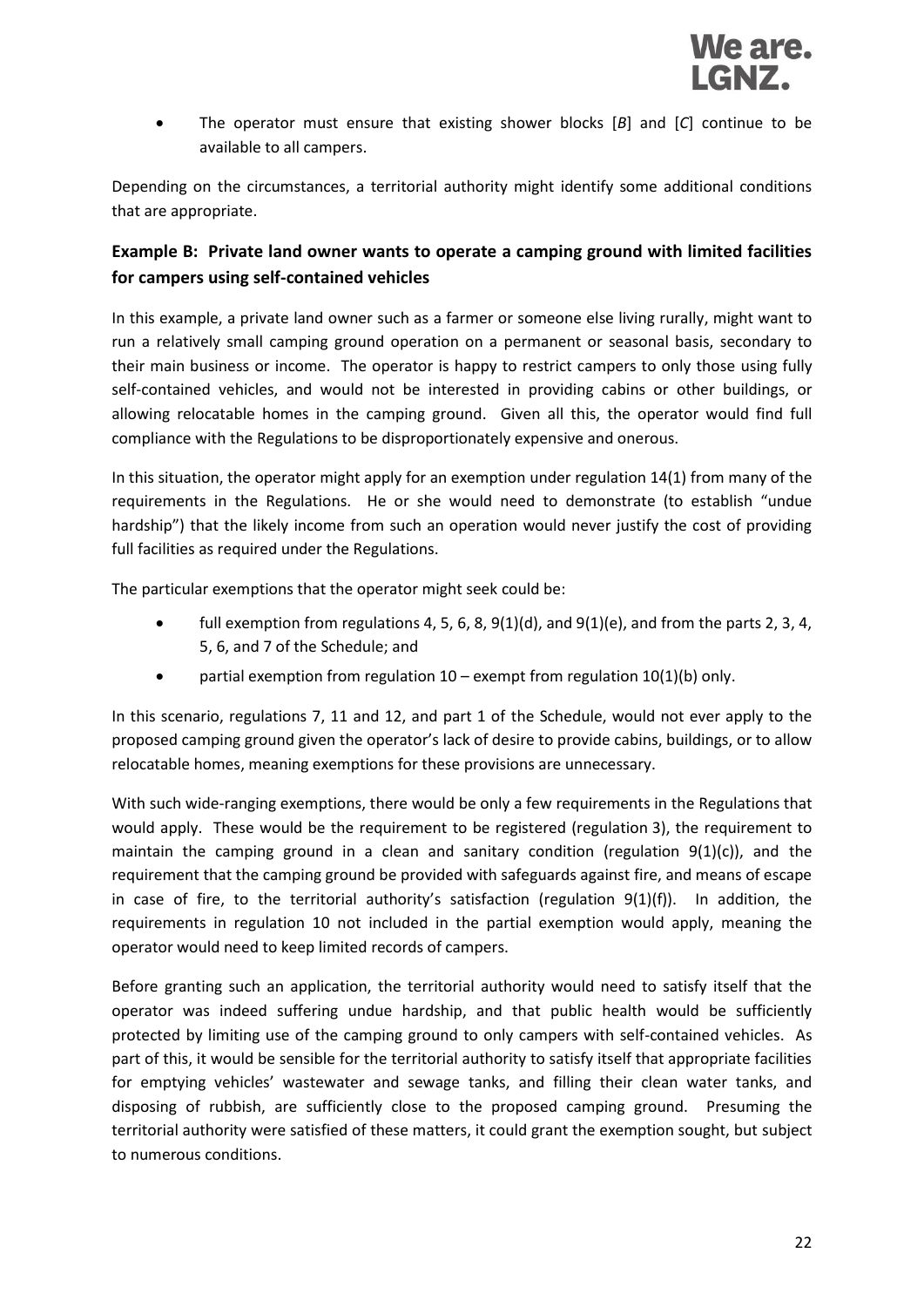Conditions that might be appropriate for such an exemption, additional to the standard conditions,  $36$ could include:

- The camping ground must not contain cabins or relocatable homes.
- The camping ground can be operated only in the months of December to April (inclusive). *[use if camping ground is to operate on a seasonal basis]*
- Campers must not stay in the camping ground for longer than [*X number, eg five*] days at any one time.
- Total occupancy of the camping ground must not exceed [*X number, eg 50*] people at any one time.
- Campers must not bring guests into the camping ground.
- Campers must at all times use, or be part of a group using, a self-contained vehicle certified to NZS 5465:2001 (or any standard that replaces NZS 5465:2001).
- Where more than one camper is using a self-contained vehicle, the total number of campers using that vehicle must not exceed the maximum number of occupants stipulated on the vehicle's self-containment warrant and certificate.
- Campers may use a tent alongside a self-contained vehicle, but only to the extent that the total number of campers using the vehicle and tent does not exceed the maximum number of occupants stipulated on the vehicle's self-containment warrant and certificate.
- Campers using a self-contained vehicle must remove the vehicle (temporarily) from the camping ground at least once every three days in order to empty the vehicle's wastewater and sewage tanks, and to dispose of rubbish, in approved facilities, and the operator must provide information to campers about approved facilities available in the district.
- Campers must keep their vehicles and tents (if any) at least 3 metres distant from any other campers' vehicles or tents.
- Campers must provide their own safe source of light, eg flashlights, camp lanterns.

Depending on the circumstances, a territorial authority might identify some additional conditions that are appropriate.

#### <span id="page-22-0"></span>**Example C: Private land owner wants to operate a camping ground with limited facilities for campers using tents**

In this example, a private land owner wishes to operate a "glamping" business. The offering to customers will be a luxury tenting experience, in a remote and beautiful location. The camping ground operator expects to provide guests with the following:

- an already erected tent, fitted out to a high standard with a bed and linen, lounging area, and space to store luggage;
- a supply of fresh drinking water, which will be provided through water filter equipment and refreshed every two days;

<sup>-</sup>36 Suggested wording for standard conditions is set out in the certificate of exemption template in Appendix B.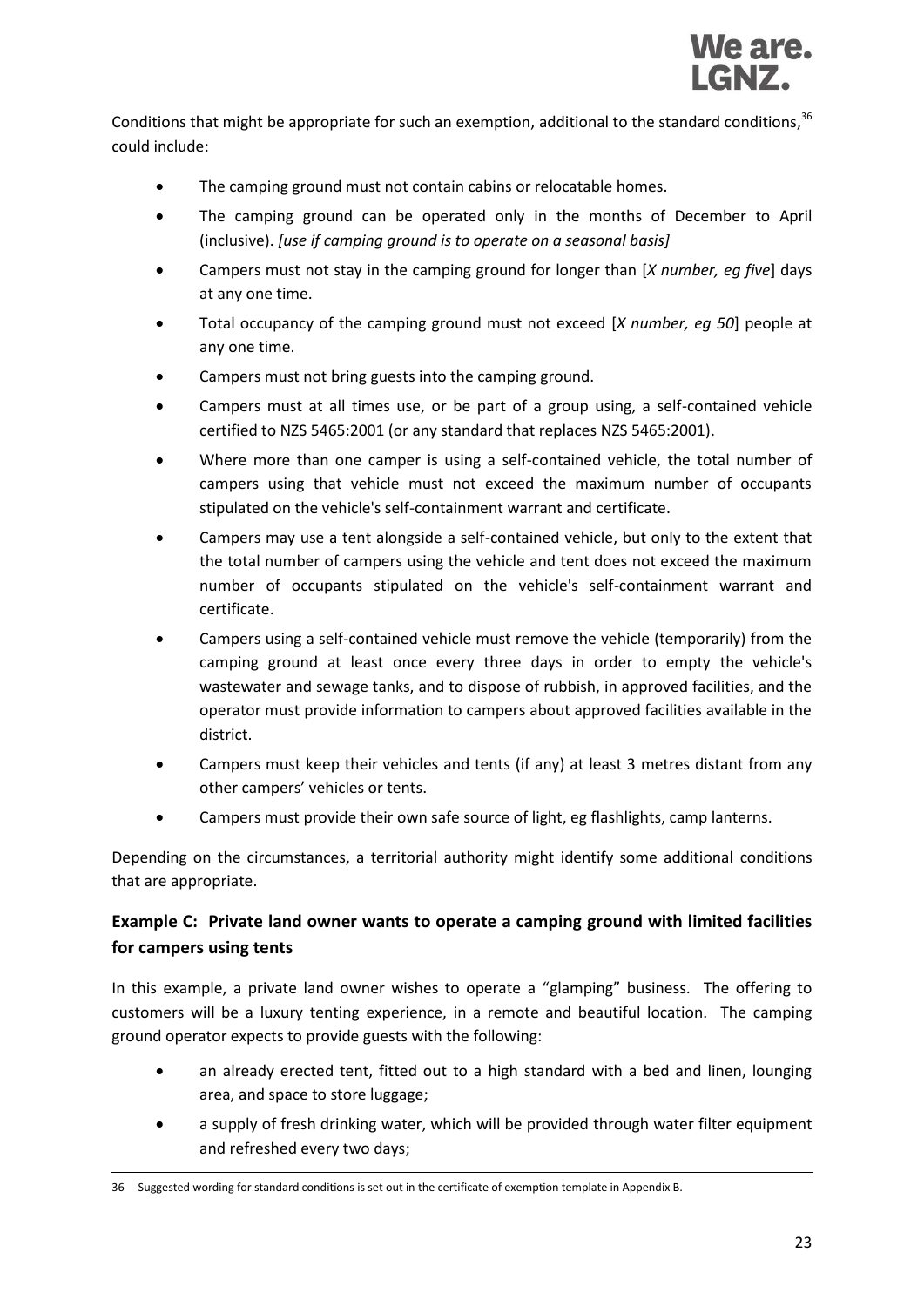- a flushable portable toilet and hot-water shower (powered by gas), under cover in a separate and smaller tent, connected to tank water;
- outdoor cooking facilities, consisting of a bbq and hob gas cooker, including all cooking utensils, cutlery and crockery, and an outdoor table and chairs;
- outdoor washing up area for washing hands and doing the dishes, connected to tank water (supplied cold, but a kettle is also available to heat this water as the guest wishes);
- flashlights and lanterns for within the tent and using the facilities; and
- a rubbish bin that is emptied every second day.

The idea is that each tent, with its accompanying tent containing the toilet and shower, will be in an area that is entirely separate to and private from any other guests. Guests will have exclusive use of the tent and facilities they hire. The idea is to enable guests to get away from it all, but in style. The business will operate for only 6 months of the year, during the warmer seasons.

The operator does not intend to provide laundry facilities. Guests will be supplied regularly with clean bed linen, all towels needed for ablutions, and tea towels for washing dishes. The operator will offer a service of taking guests' laundry to a laundromat, but at a charge.

Sewage will be professionally collected and safely disposed of. Similarly the tank of water (used for showering, washing hands, and cleaning dishes) will be regularly filled, and the wastewater collected and safely disposed of.

The operator does not intend for any of its glamping tents to be relocatable homes (as defined in the Regulations) or cabins.

In this situation, the operator might apply for the following exemptions:

- full exemption from regulation 8 and Parts 6 of the Schedule (concerning lighting and laundry facilities); and
- a number of partial exemptions:
	- o regulation 5 exempt from the need to mark camp site boundaries;
	- $\circ$  regulation 6 exempt from regulation 6(1)(d), which requires all weather access to each camp site;
	- $\circ$  regulation 9(1)(d) exempt from requirement to empty rubbish receptacles at least once every 24 hours;
	- $\circ$  Part 2 of the Schedule exempt from need to supply hot water to laundry facilities (in clause 2);
	- $\circ$  Part 5 of the Schedule exempt from need in clause 2 to provide hot water, sinks and benches; and
	- $\circ$  Part 7 of the Schedule exempt from the need to provide a drainage system for storm water.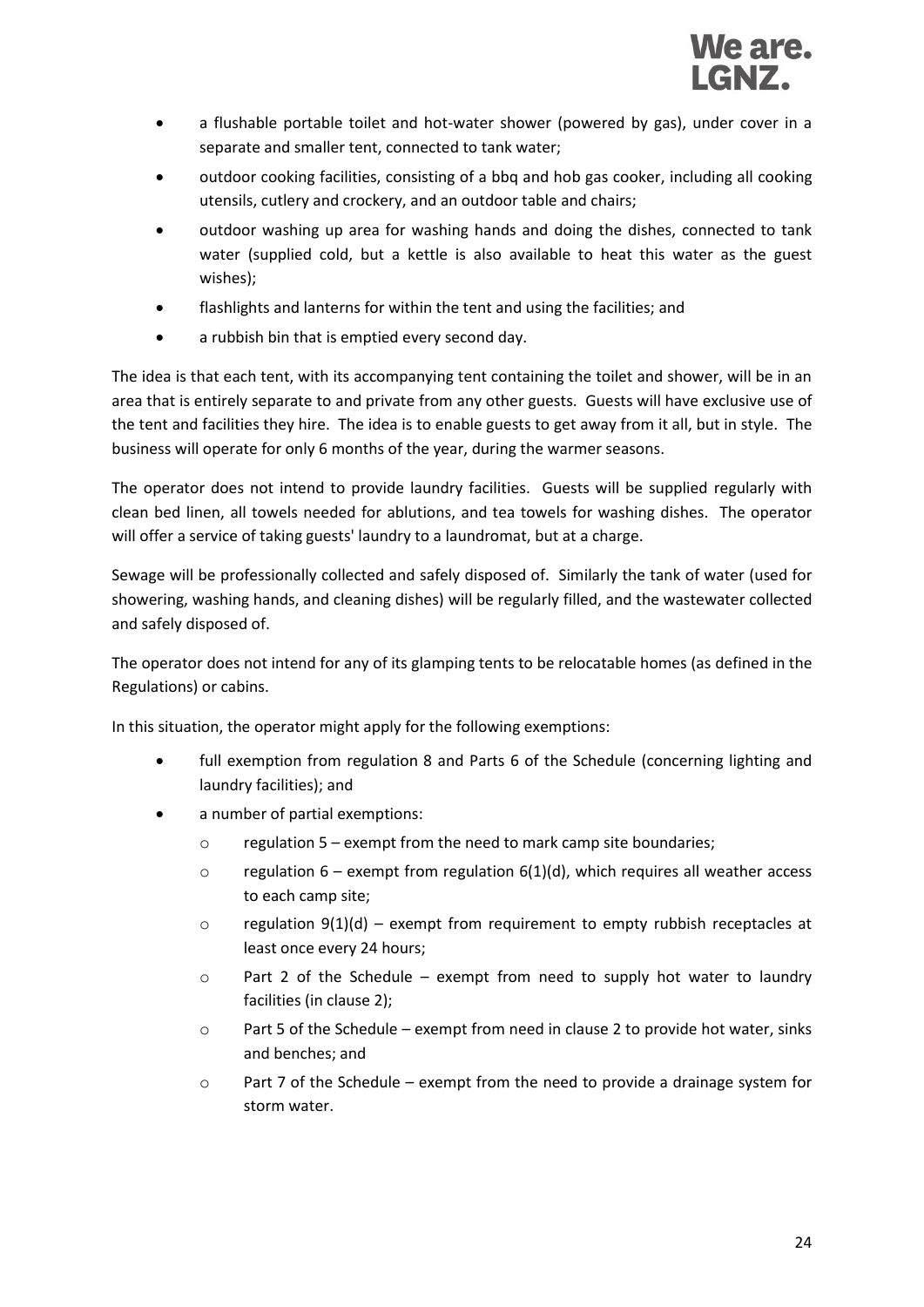There is no need to seek an exemption in relation to ablution and sanitary fixtures, as clause 6 in Part 3 of the Schedule states that sanitary fixtures in temporary living places that are for the exclusive use of occupants are not to be counted for the purpose of the Schedule.

Before granting such an application, the territorial authority would of course need to satisfy itself that the exemptions were warranted due to the operator suffering undue hardship, and that public health would be sufficiently protected by the measures proposed by the operator. Public health standard would depend, in part, on the particular location and landscape of the proposed camping ground.

Conditions that might be appropriate for such an exemption, additional to the standard conditions,  $37$ could include:

- The camping ground must not contain cabins or relocatable homes.
- The camping ground can be operated only in the months of November to April (inclusive).
- The operator must provide safe access (pedestrian and/or vehicle) to each camp site at all times that the camping site is in use.
- Campers must use only tents supplied by the operator.
- The number of campers using each camp site must not exceed the number of beds available in the camp site, and in any event, must not exceed four persons.
- The operator must empty the rubbish bin for a camp site every second day while the site is in use.
- The operator must regularly supply campers with bed linen, all towels needed for ablutions, and tea towels.
- The operator must supply each camping site with adequate flashlights and lanterns.
- The operator must, at least every two days, supply each camper with a minimum of 2 litres of potable water per day.
- The operator must supply each camping site with a kettle and a gas hob, which must be used outside.

Depending on the circumstances, a territorial authority might identify some additional conditions that are appropriate.

<sup>-</sup>37 Suggested wording for standard conditions is set out in the certificate of exemption template in Appendix B.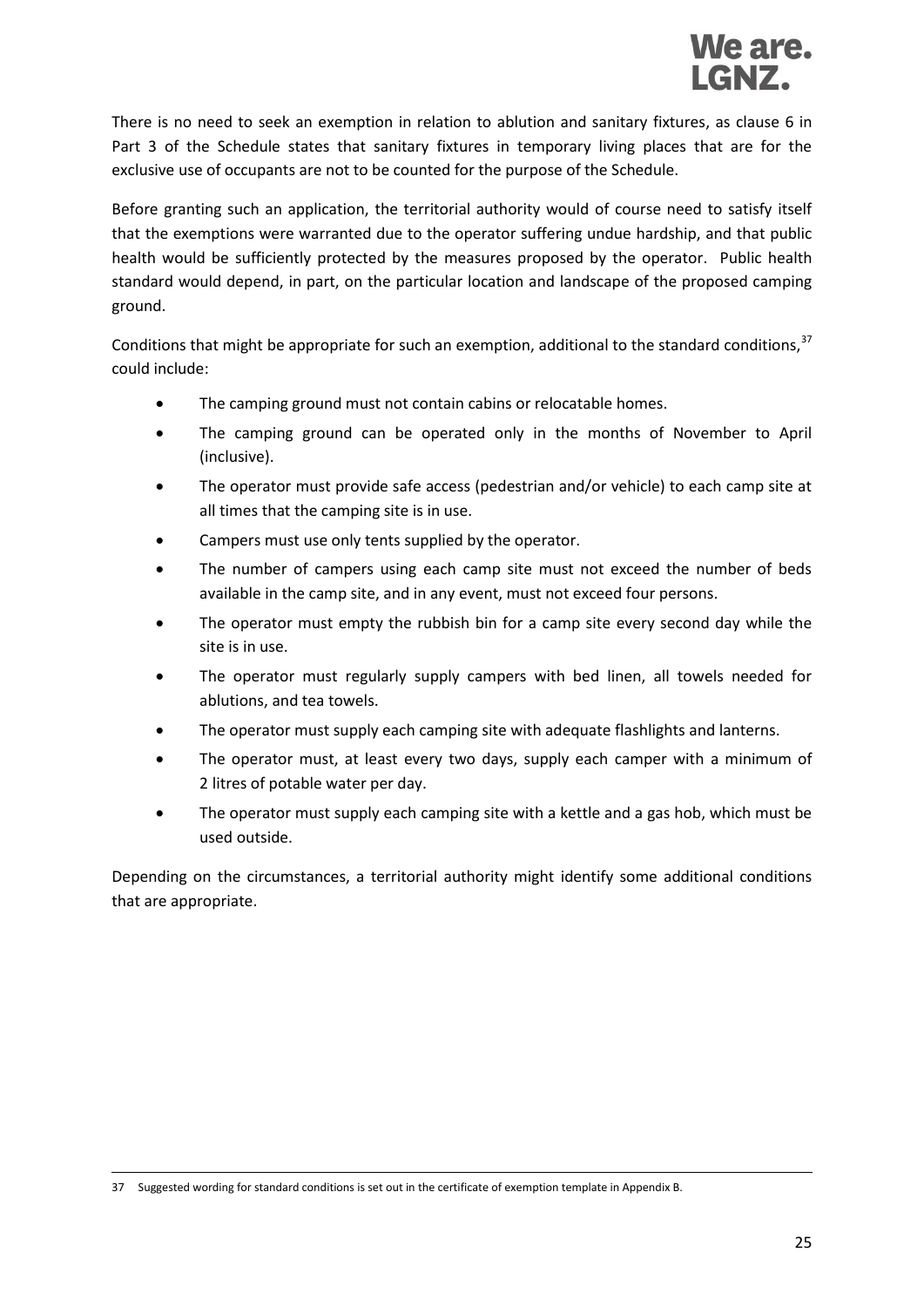

## <span id="page-25-0"></span>**Appendix A: Application for exemption template**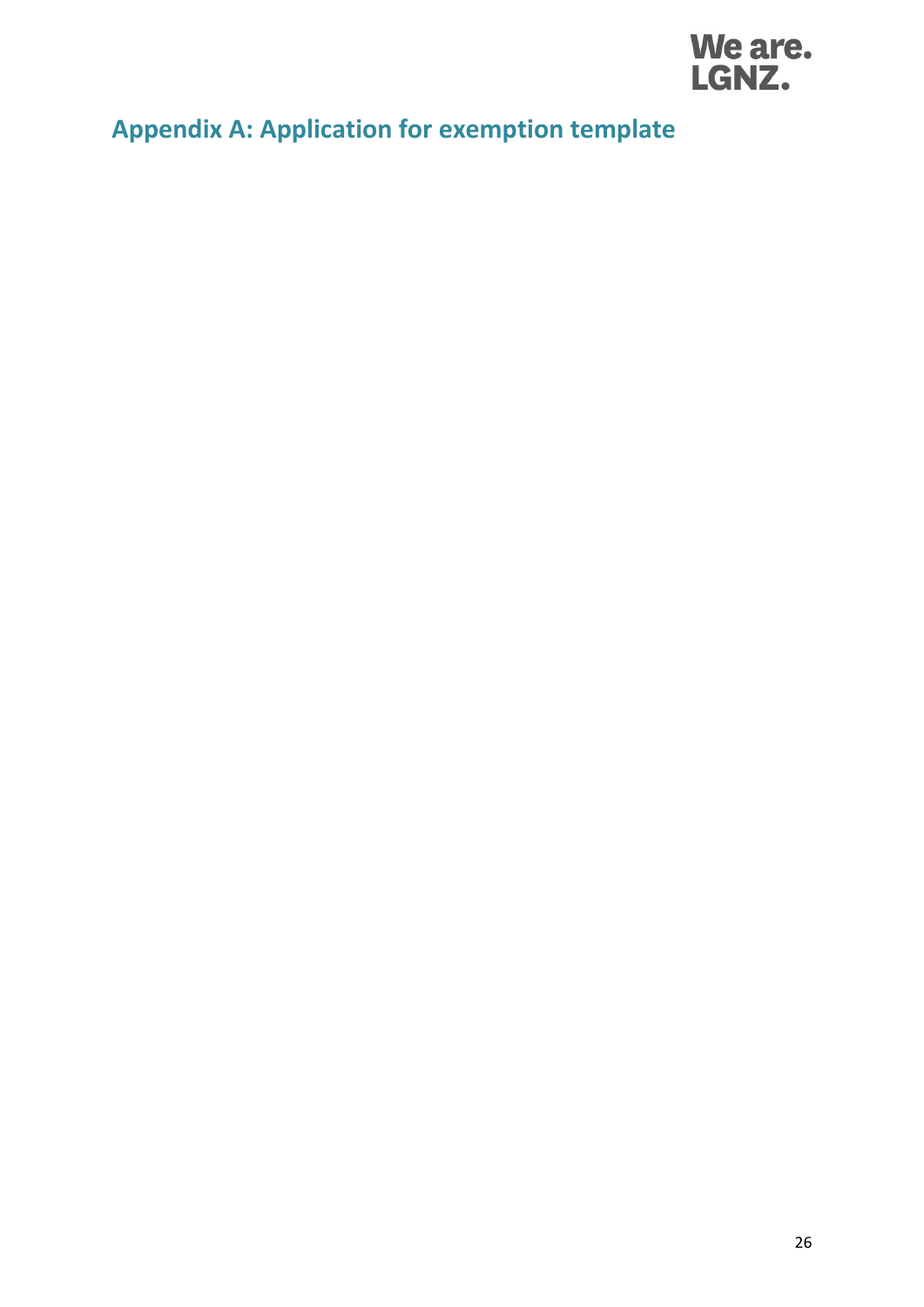### **APPLICATION FOR EXEMPTION FROM REQUIREMENTS IN THE CAMPING-GROUNDS REGULATIONS 1985**

(Made under regulation 14(1) of the Camping-Grounds Regulations 1985)

#### **1. Type of application**

*Tick the box to indicate which type of application you are making.*

#### □ new exemption

*You must answer all questions in full and complete the declaration.*

 $\Box$  renewal of existing exemption

*You must answer questions 1 to 3 in full and complete the declaration. In answering any of the other questions, you can state "no change" where information remains the same as for your existing exemption, or answer the question more fully.*

#### **2. Applicant's name**

*State the full legal name of the applicant. If a certificate of registration has already been granted (or is being sought alongside this application), the applicant must be the same as the holder of the certificate of registration. If no certificate of registration has been granted, then the applicant must*  be the person who is responsible for the daily management of the camping ground. An applicant *can be an individual or an entity such as a company.*

#### **3. Contact person**

*State the name and contact details for the individual who the Council can contact about this application. This can be the applicant, or some other person. Please include the individual's full name, a phone number, email address, and postal address.*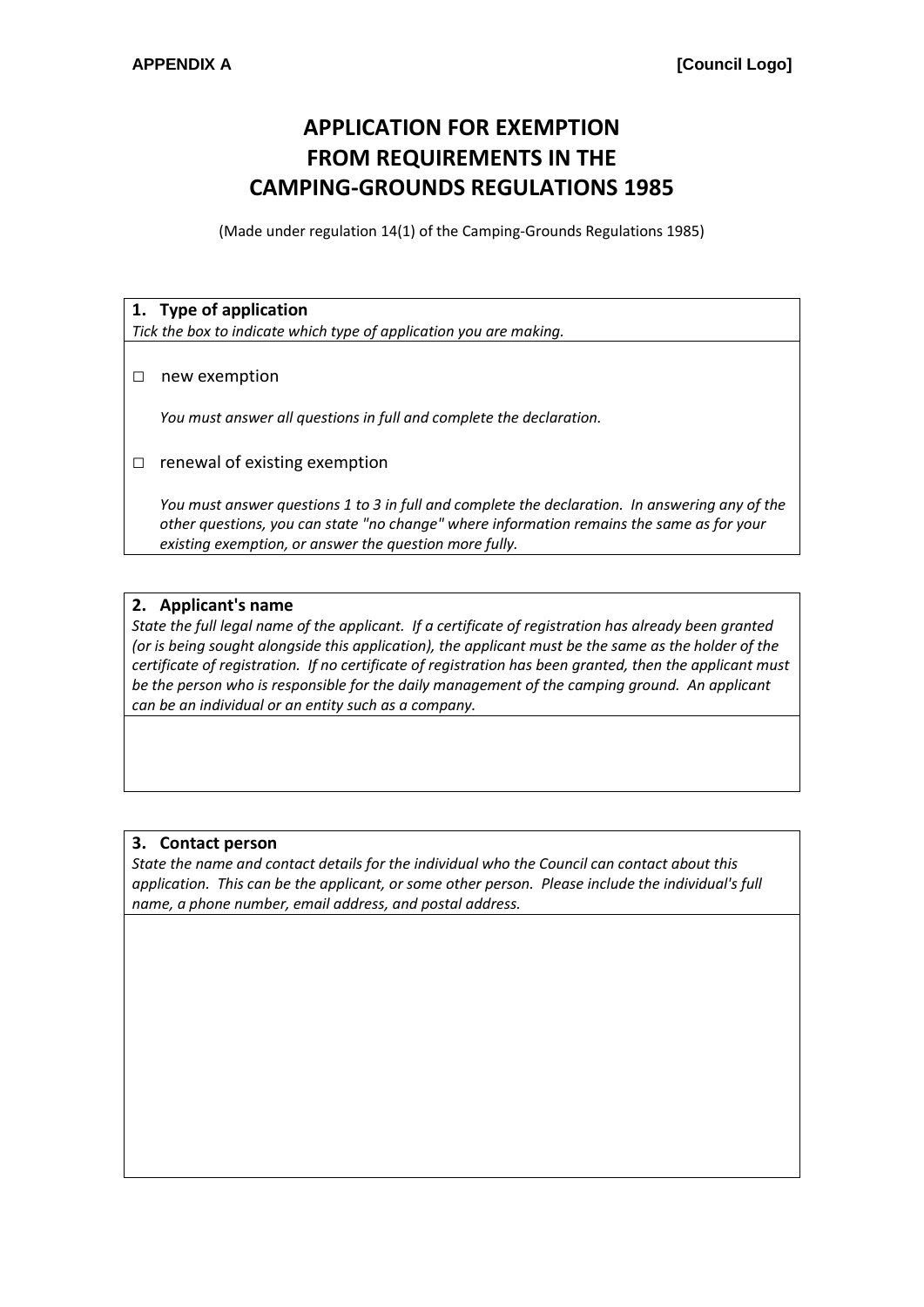## We are. LGNZ.

#### **4. Name and location of camping ground**

*State the name of the camping ground and its location. Location can be described using a street address or by reference to computer freehold register (eg Lot 1 on DP 456789 described in CFR 123456). If the camping ground area is only part of a larger property, tick the box below and attach a map of the area that shows which part of the property is to be used as a camping ground.*

 $\Box$  map attached, showing area to be used as a camping ground

#### **5. Exemptions sought**

| All regulations and parts of the Schedule in the Camping-Grounds Regulations 1985 for which           |
|-------------------------------------------------------------------------------------------------------|
| exemptions can potentially be sought, and a brief summary of the relevant requirements in those       |
| regulations and parts, are set out below. For each regulation and part, tick the box that applies to  |
| you. If you are seeking a partial exemption, state which requirement(s) in the requlation or part you |
| are seeking an exemption from. You may wish to refer to the Regulations, which are available on       |
| www.legislation.govt.nz                                                                               |

| <b>Regulation 3</b><br>Need to register a camping ground                                                                                 | $\Box$ | no exemption              |
|------------------------------------------------------------------------------------------------------------------------------------------|--------|---------------------------|
|                                                                                                                                          | □      | full exemption            |
|                                                                                                                                          | □      | partial exemption, being: |
|                                                                                                                                          |        |                           |
|                                                                                                                                          |        |                           |
| <b>Regulation 4</b>                                                                                                                      | □      | no exemption              |
| Need to prepare and maintain a camp<br>plan showing matters in regulation                                                                | □      | full exemption            |
| $4(1)(a)$ to (f), and to lodge two copies                                                                                                | $\Box$ | partial exemption, being: |
| of the camp plan with the Council                                                                                                        |        |                           |
|                                                                                                                                          |        |                           |
| <b>Regulation 5</b><br>Need to mark camp sites and<br>boundaries, and number camp sites                                                  | □      | no exemption              |
|                                                                                                                                          | $\Box$ | full exemption            |
|                                                                                                                                          | □      | partial exemption, being: |
|                                                                                                                                          |        |                           |
|                                                                                                                                          |        |                           |
| <b>Regulation 6</b><br>Need to ensure camp sites comply<br>with size and location requirements in<br>regulation 6(1) and (2), and obtain | □      | no exemption              |
|                                                                                                                                          | □      | full exemption            |
|                                                                                                                                          | $\Box$ | partial exemption, being: |
| written permission from territorial<br>authority before placing a building or                                                            |        |                           |
| structure of a camp site                                                                                                                 |        |                           |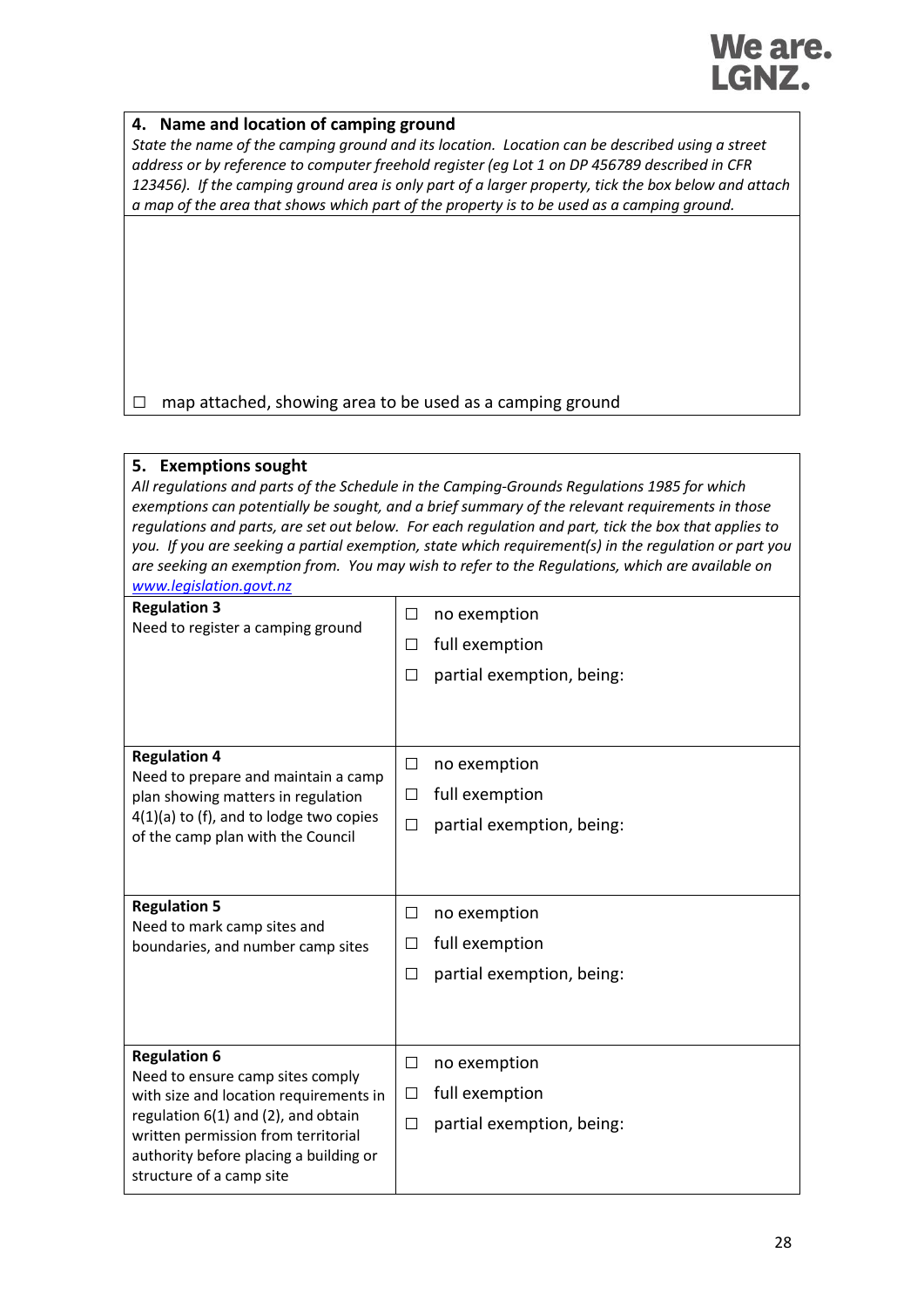# We are.<br>LGNZ.

| <b>Regulation 7</b><br>Need to ensure any cabins comply<br>with the size requirements in<br>regulation 7                                                                        | ப      | no exemption / not applicable |
|---------------------------------------------------------------------------------------------------------------------------------------------------------------------------------|--------|-------------------------------|
|                                                                                                                                                                                 | ⊔      | full exemption                |
|                                                                                                                                                                                 | П      | partial exemption, being:     |
|                                                                                                                                                                                 |        |                               |
|                                                                                                                                                                                 |        |                               |
| <b>Regulation 8</b>                                                                                                                                                             | □      | no exemption                  |
| Need to provide lighting infrastructure                                                                                                                                         | $\Box$ | full exemption                |
| as per regulation 8(1) and keep it on<br>during the hours of darkness in the                                                                                                    |        |                               |
| occupied areas of the camping ground                                                                                                                                            | □      | partial exemption, being:     |
|                                                                                                                                                                                 |        |                               |
| Regulation 9(1)(c)                                                                                                                                                              | $\Box$ | no exemption                  |
| Need to maintain camping ground in a                                                                                                                                            |        |                               |
| clean and sanitary condition                                                                                                                                                    | $\Box$ | full exemption                |
|                                                                                                                                                                                 | □      | partial exemption, being:     |
|                                                                                                                                                                                 |        |                               |
| Regulation 9(1)(d)                                                                                                                                                              | □      | no exemption                  |
| Need to empty rubbish receptacles                                                                                                                                               |        |                               |
| and dispose of refuse in a sanitary<br>manner                                                                                                                                   | ப      | full exemption                |
|                                                                                                                                                                                 | ப      | partial exemption, being:     |
|                                                                                                                                                                                 |        |                               |
| Regulation 9(1)(e)                                                                                                                                                              | □      | no exemption                  |
| Need to keep ablution, kitchen,<br>laundry, and toilet facilities clean and                                                                                                     | ப      | full exemption                |
| in good repair                                                                                                                                                                  | ⊔      | partial exemption, being:     |
|                                                                                                                                                                                 |        |                               |
|                                                                                                                                                                                 |        |                               |
| <b>Regulation 9(1)(f)</b>                                                                                                                                                       | □      | no exemption                  |
| Need to provide safeguards against<br>fire and means of escape in case of                                                                                                       | П      | full exemption                |
| fire                                                                                                                                                                            | $\Box$ | partial exemption, being:     |
|                                                                                                                                                                                 |        |                               |
|                                                                                                                                                                                 |        |                               |
| <b>Regulation 10</b><br>Need to create and maintain records<br>addressing the matters in regulation<br>$10(1)(a)$ to (e), and make them<br>available to a territorial authority | $\Box$ | no exemption                  |
|                                                                                                                                                                                 | $\Box$ | full exemption                |
|                                                                                                                                                                                 | $\Box$ | partial exemption, being:     |
| inspector                                                                                                                                                                       |        |                               |
|                                                                                                                                                                                 |        |                               |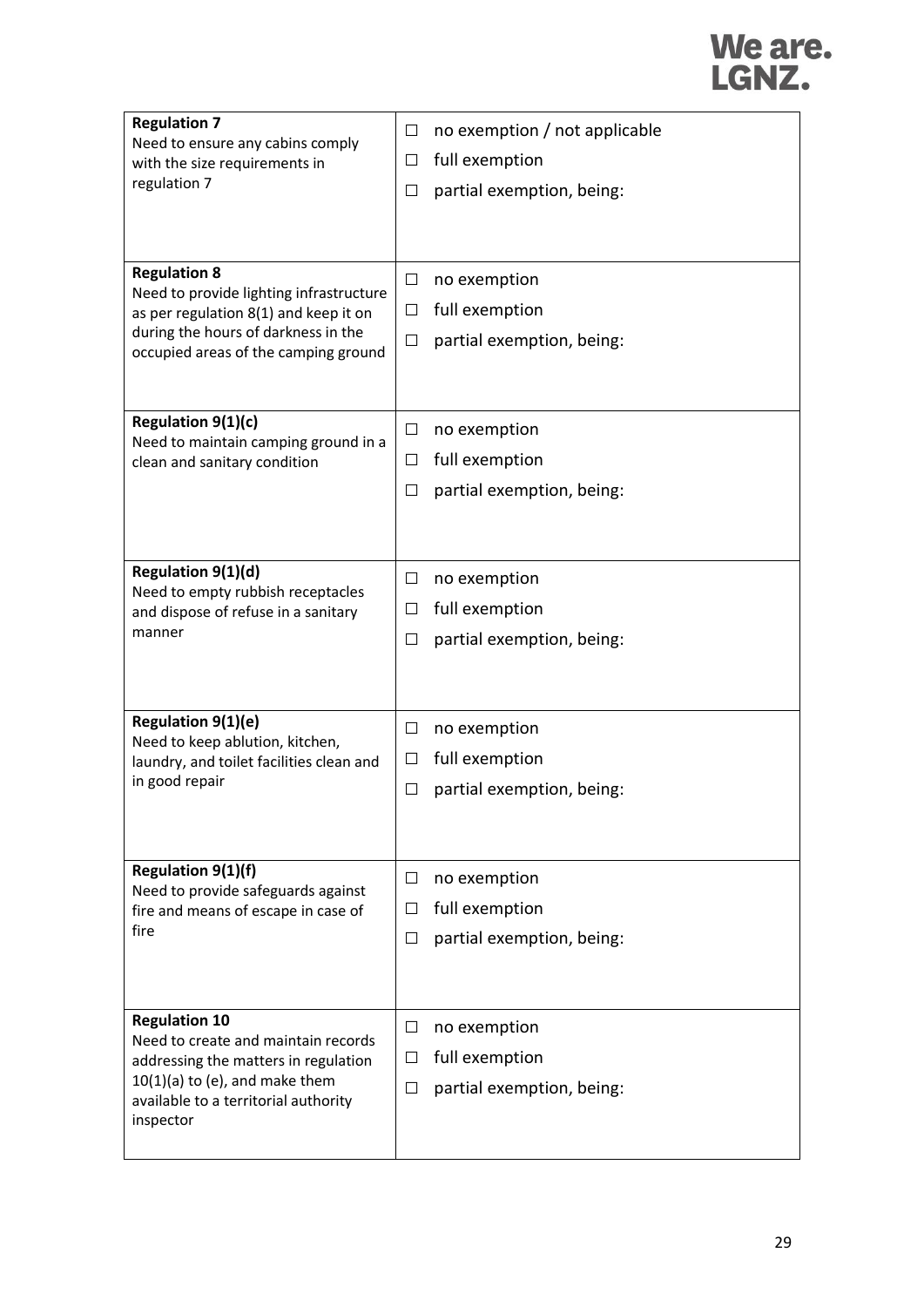# We are.<br>LGNZ.

| <b>Regulation 11</b><br>Need to ensure any relocatable<br>homes meet the site requirements set<br>out in regulation 11<br><b>Regulation 12</b><br>Need to provide all-weather access<br>from camping-ground entrance to any<br>relocatable homes | □<br>□<br>□<br>$\Box$<br>$\Box$<br>$\Box$ | no exemption / not applicable<br>full exemption<br>partial exemption, being:<br>no exemption / not applicable<br>full exemption<br>partial exemption, being: |
|--------------------------------------------------------------------------------------------------------------------------------------------------------------------------------------------------------------------------------------------------|-------------------------------------------|--------------------------------------------------------------------------------------------------------------------------------------------------------------|
| Part 1 of the Schedule<br>Need to maintain any buildings in the<br>camping ground in good repair                                                                                                                                                 | □<br>ப<br>ப                               | no exemption / not applicable<br>full exemption<br>partial exemption, being:                                                                                 |
| <b>Part 2 of the Schedule</b><br>Need to supply water in accordance<br>with part 2 of the Schedule                                                                                                                                               | □<br>□<br>Ш                               | no exemption<br>full exemption<br>partial exemption, being:                                                                                                  |
| <b>Part 3 of the Schedule</b><br>Need to provide ablution and sanitary<br>fixtures in accordance with part 3 of<br>the Schedule                                                                                                                  | $\Box$<br>□<br>ப                          | no exemption<br>full exemption<br>partial exemption, being:                                                                                                  |
| Part 4 of the Schedule<br>Need to provide refuse containers in<br>accordance with part 4 of the<br>Schedule                                                                                                                                      | $\Box$<br>$\Box$<br>Ш                     | no exemption<br>full exemption<br>partial exemption, being:                                                                                                  |
| <b>Part 5 of the Schedule</b><br>Need to provide cooking places in<br>accordance with part 5 of the<br>Schedule                                                                                                                                  | Ш<br>$\perp$<br>Ш                         | no exemption<br>full exemption<br>partial exemption, being:                                                                                                  |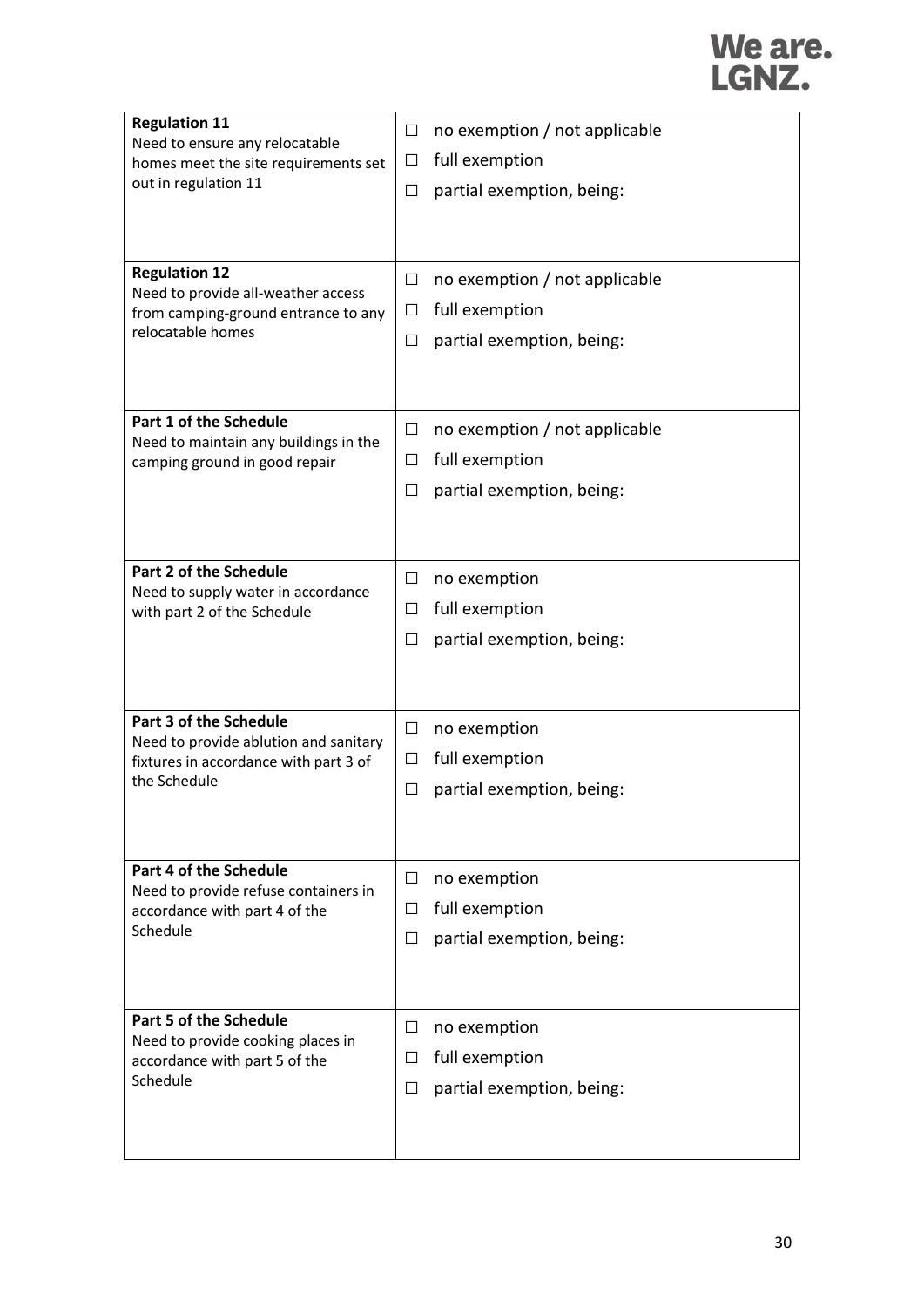## We are. LGNZ.

| Part 6 of the Schedule<br>Need to provide laundry facilities in<br>accordance with part 6 of the<br>Schedule | Ш            | no exemption<br>full exemption<br>partial exemption, being: |
|--------------------------------------------------------------------------------------------------------------|--------------|-------------------------------------------------------------|
| Part 7 of the Schedule<br>Need to provide a drainage system in<br>accordance with part 7 of the<br>Schedule  | Ш<br>ΙI<br>Ш | no exemption<br>full exemption<br>partial exemption, being: |

#### **6. Undue hardship**

*The Council can grant an exemption only if satisfied that compliance with the Camping-Grounds Regulations 1985 will cause "undue hardship" to the camping ground operator. Explain how compliance with specific Regulations from which exemption is sought will cause hardship in this case. Tick the box below if you are attaching additional pages and/or supporting evidence.*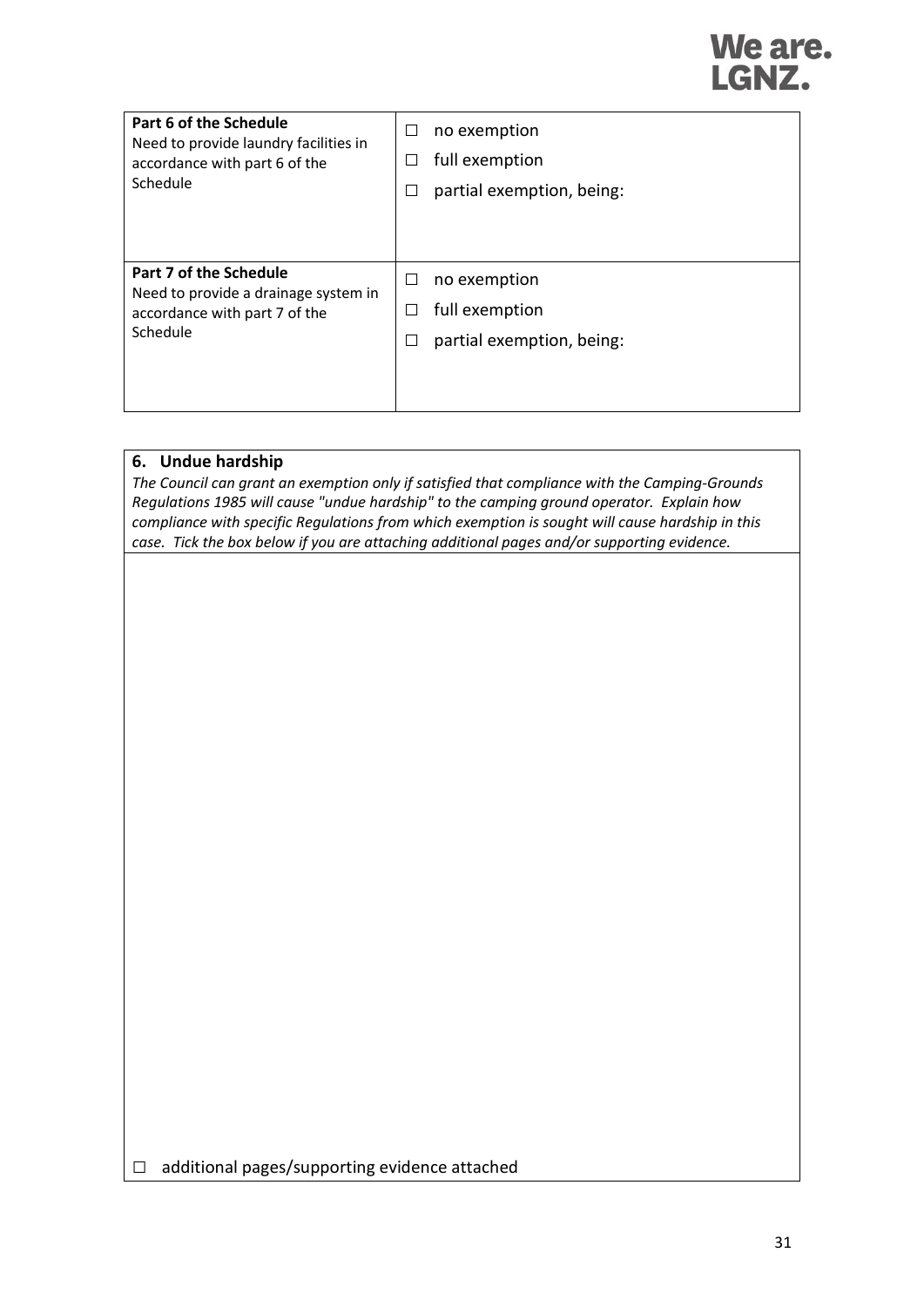

#### **7. Public health considerations**

*Exemptions have the potential to compromise public health. State what measures (if any) you propose to take to help (eg if public health could be compromised by a full exemption from the need to provide sanitary and ablution facilities, indicate that you are willing to accept a condition on the exemption that the camping ground will accept only campers using fully self-contained vehicles). This is your opportunity to propose appropriate conditions on the exemption sought. Tick the box below if you are attaching additional pages.*

□ additional pages attached

#### **Applicant's declaration**

*This section is to be completed by the applicant. Read the statement below, then sign and state the date. If the applicant is an entity, ensure the person signing has authority to do so.*

I declare that the information provided in this form is accurate and complete, and that I will advise the Council in the event I become aware of any further or new information that is material to this application:

Applicant/on behalf of applicant

\_\_\_\_\_\_\_\_\_\_\_\_\_\_\_\_\_\_\_\_\_\_\_\_\_\_\_\_\_\_\_\_\_\_\_\_\_\_\_\_\_\_\_\_\_\_\_\_\_\_\_\_\_\_

Date: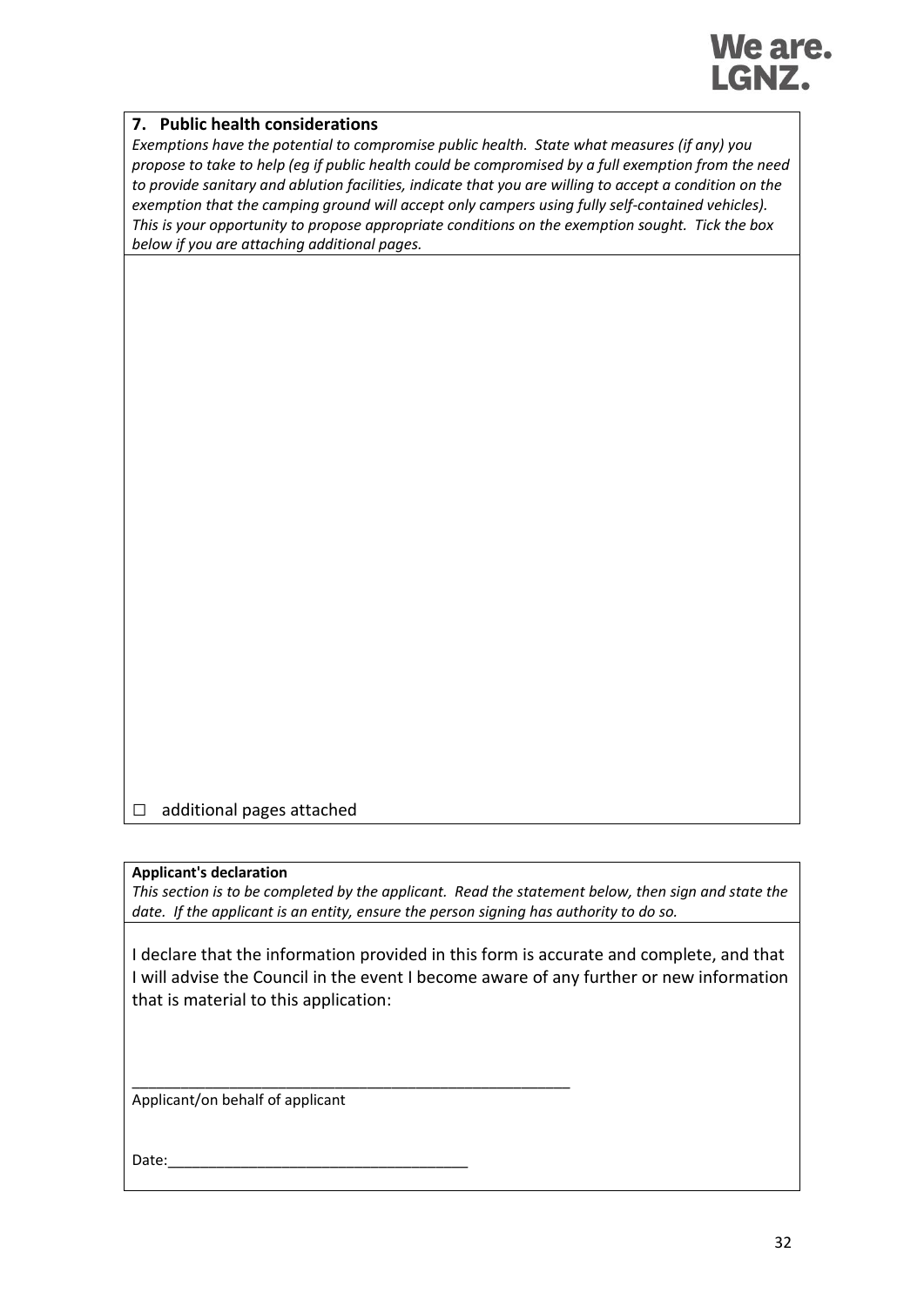

**Application fee must be paid:** *[insert information about level of fee and when/how it is to be paid]*. The Council will not start its assessment of an application until it has received payment of the fee in full.

**Timeframe for Council's assessment:** the Council aims to assess each application for exemption within 20 working days of receiving the completed form and the application fee having been paid in full. The timeframe will be suspended if the Council seeks further information from the applicant, while it waits on the applicant's response. If for any reason the Council cannot meet the timeframe, it will inform the applicant.

**Personal information:** personal information provided in this form and during the course of assessing this application will be used by the Council for the purpose of assessing this application and carrying out the Council's duties under the Camping-Grounds Regulations 1985, and may be shared with the Council's contractors or agents for these purposes. If you do not provide the information requested, the Council may refuse to grant the exemption sought. The Council will keep a record of this application and its decision. If an exemption is granted, the Council will also record relevant information in its register of camping grounds (held under regulation 8 of the Health (Registration of Premises) Regulation 1966), which can be inspected by any employee of the Director-General of Health, Medical Officer of Health, Health Protection Officer, or an officer who has functions under an enactment administered by the Ministry of Health. You have the right to access and seek correction of your personal information and, for this purpose, you can contact: *[insert contact details]*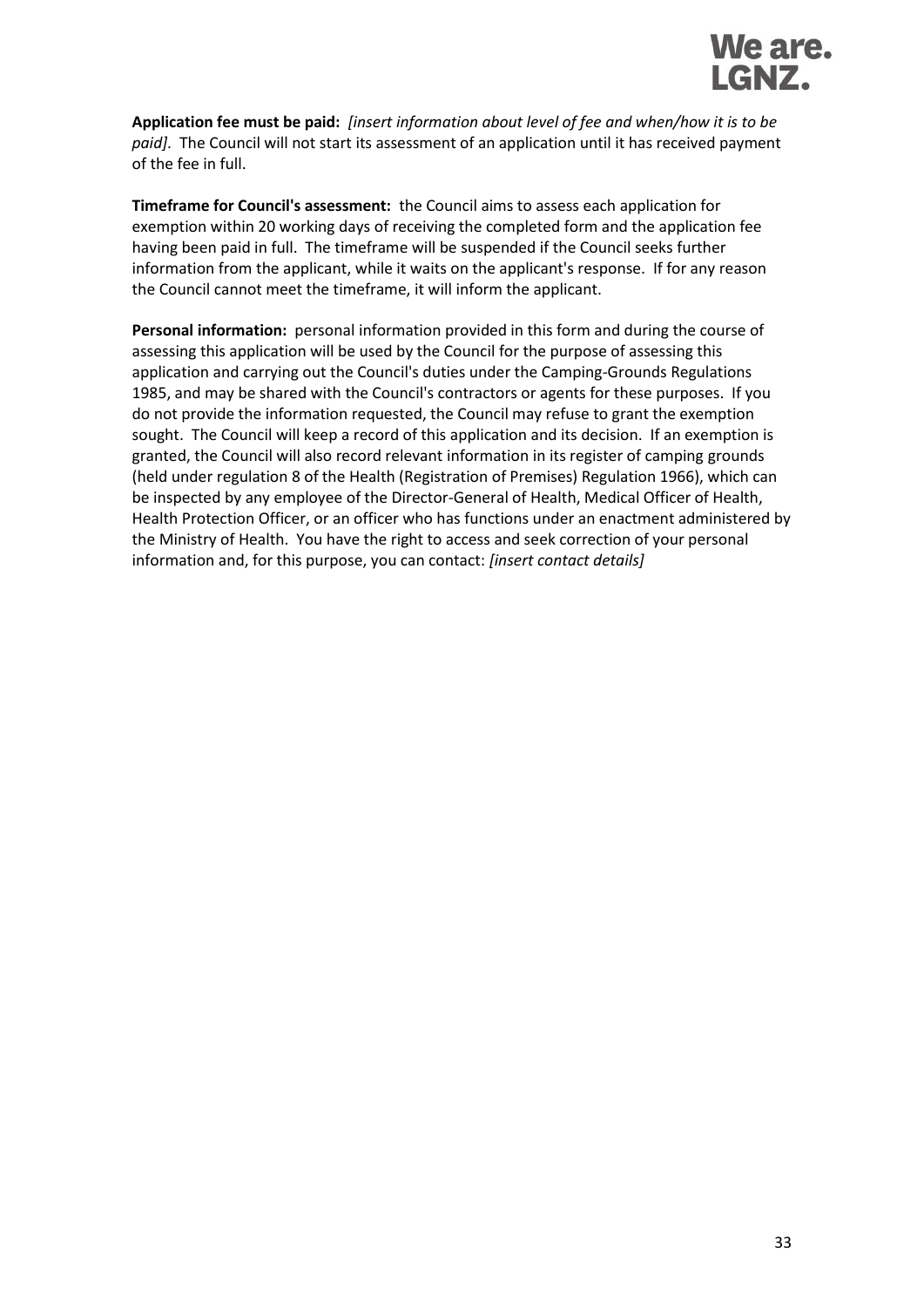

## <span id="page-33-0"></span>**Appendix B: Certificate of exemption template**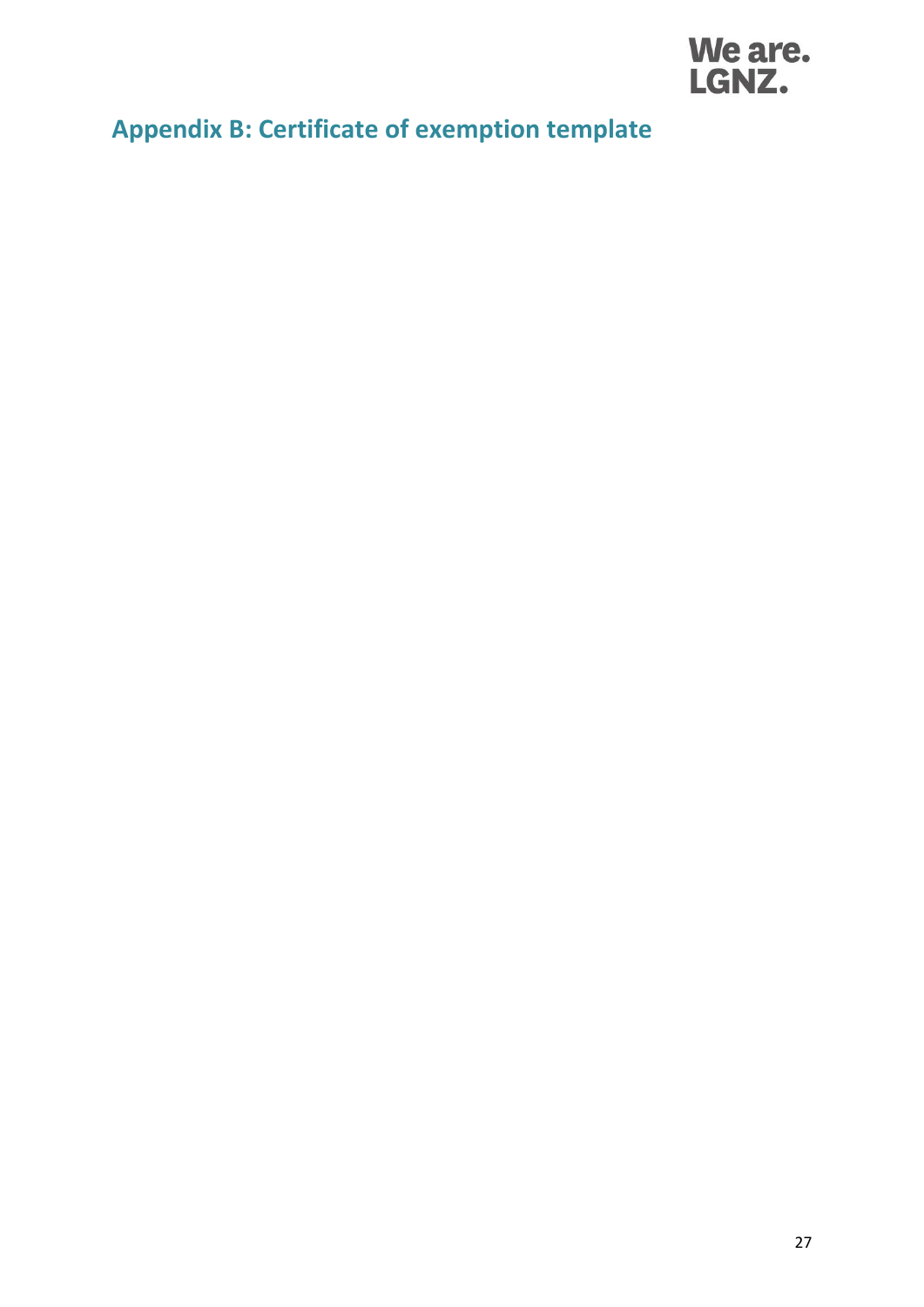### **CERTIFICATE OF EXEMPTION**

(Granted under regulation 14(1) of the Camping-Ground Regulations 1985)

| Operator:       | [insert name of camping ground operator]                                                                                                                                                                  |
|-----------------|-----------------------------------------------------------------------------------------------------------------------------------------------------------------------------------------------------------|
| Camping ground: | [insert name of camping ground, and its location with<br>reference to legal description or computer freehold<br>register. If appropriate, refer to and attach a map with<br>the area marked. For example: |
|                 | John's Holiday Camp, 55 Park Lane, Hightown                                                                                                                                                               |
|                 | Jane's Holiday Camp, Lot 1 on DP 456789 described in<br>CFR 123456, see marked area on attached map]                                                                                                      |

#### **Exemptions:**

*[list exemptions that are being granted, for example:*

- *full exemption from regulation 8*
- *partial exemption from regulation 10 – exempt from regulation 10(1)(b) only*
- *partial exemption from Part 5, Schedule, Regulation 9(1)(a) – exempt from requirement to provide adequate hot water under clause 2 in Part 5]*

**Exemptions are subject to the conditions listed over the page.**

#### **Issued by:**

*[insert name of officer with delegated authority] [insert officer's position / title]*

\_\_\_\_\_\_\_\_\_\_\_\_\_\_\_\_\_\_\_\_\_\_\_\_\_\_\_\_\_\_\_\_\_\_\_\_

**Date of issue:** *[insert date]*